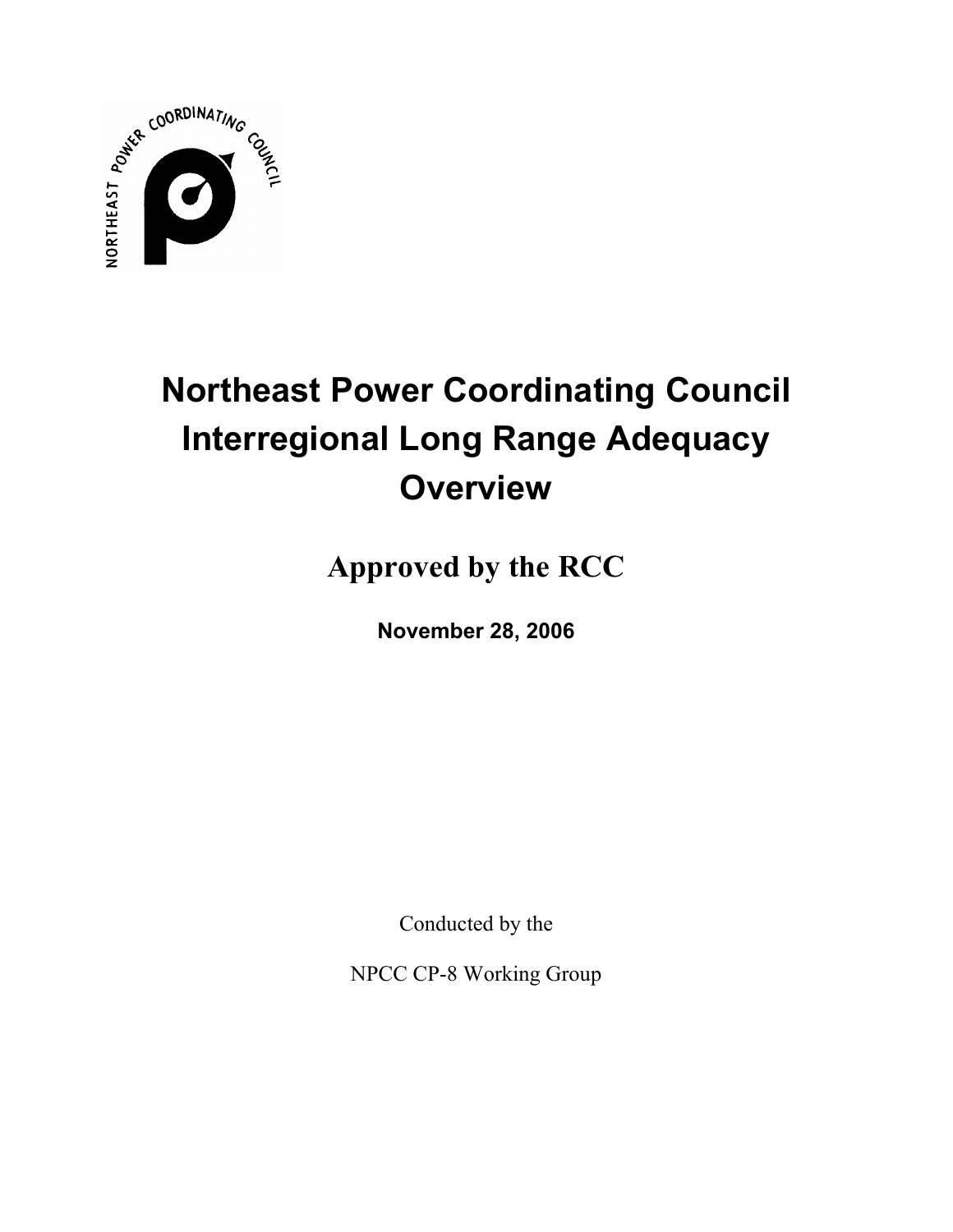# **NPCC CP-8 WORKING GROUP**

| Philip Fedora (Chair) | Northeast Power Coordinating Council    |
|-----------------------|-----------------------------------------|
| Alan Adamson          | New York State Reliability Council      |
| Scott Brown           | New Brunswick System Operator           |
| Gregory Drake         | New York Independent System Operator    |
| Greg Hine             | Independent Electricity System Operator |
| Wendell Ingalls       | Nova Scotia Power Inc.                  |
| Kevan Jefferies       | Ontario Power Generation Inc.           |
| J. W. (Jack) Martin   | National Grid USA                       |
| Pierre Poirier        | Hydro-Québec Distribution               |
| Hugo Sansoucy         | Hydro-Québec Production                 |
| Fei Zeng              | ISO New England Inc.                    |

The CP-8 Working Group acknowledges the efforts of Messrs. Glenn Haringa, GE Energy, Andrew Ford, the PJM Interconnection, and Paul Kure, Reliability*First* Corp. and thanks them for their assistance in this analysis.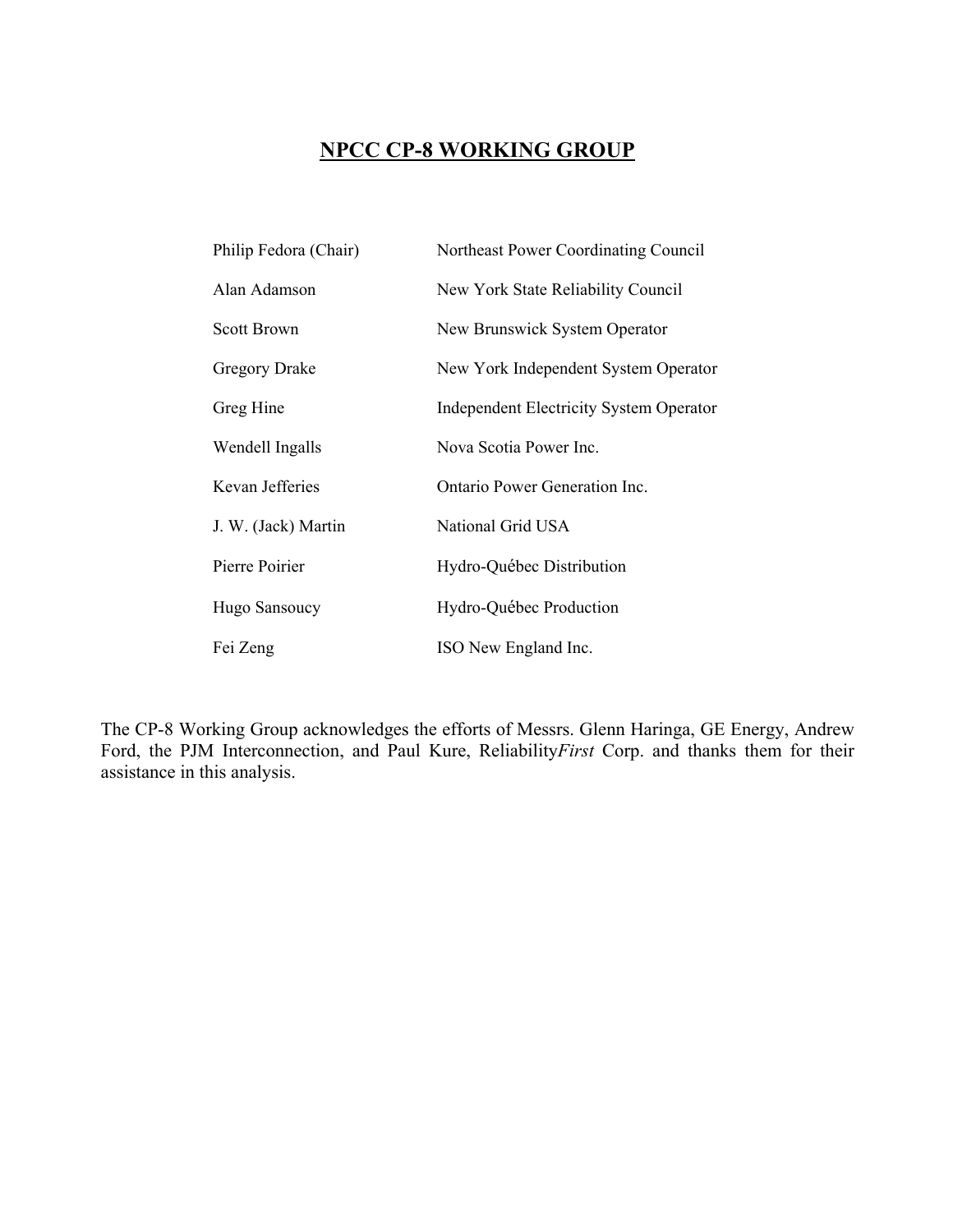# **TABLE OF CONTENTS**

**PAGE** 

| <b>INTRODUCTION</b>      | 3                |
|--------------------------|------------------|
| <b>MODEL ASSUMPTIONS</b> | $\boldsymbol{4}$ |
| Area Studies             |                  |
|                          |                  |
|                          |                  |
|                          |                  |
| Generation               |                  |
|                          |                  |
|                          |                  |
|                          |                  |
|                          |                  |
|                          |                  |
| <b>AREA ASSUMPTIONS</b>  | 13               |
|                          |                  |
|                          |                  |
|                          |                  |
|                          |                  |
|                          |                  |
|                          |                  |
|                          |                  |
| <b>MRO</b>               |                  |
|                          |                  |
| <b>RESULTS</b>           | 34               |
| <b>OBSERVATIONS</b>      | 35               |

NPCC CP-8 Working Group - November 28, 2006 1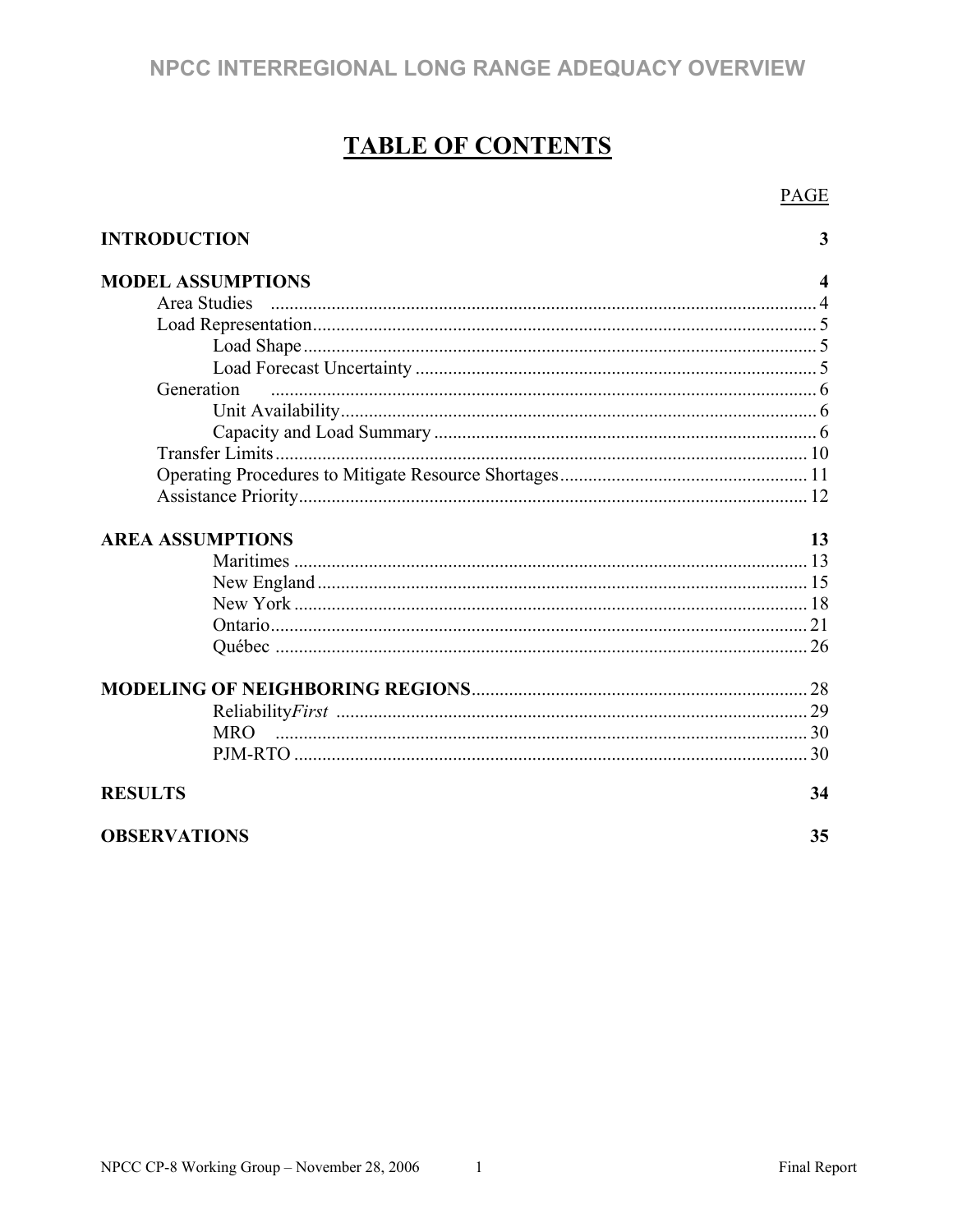# **APPENDICES**

PAGE **PAGE** 

| A) OBJECTIVE AND SCOPE OF WORK      |  |
|-------------------------------------|--|
| <b>B) CAPACITY AND LOAD SUMMARY</b> |  |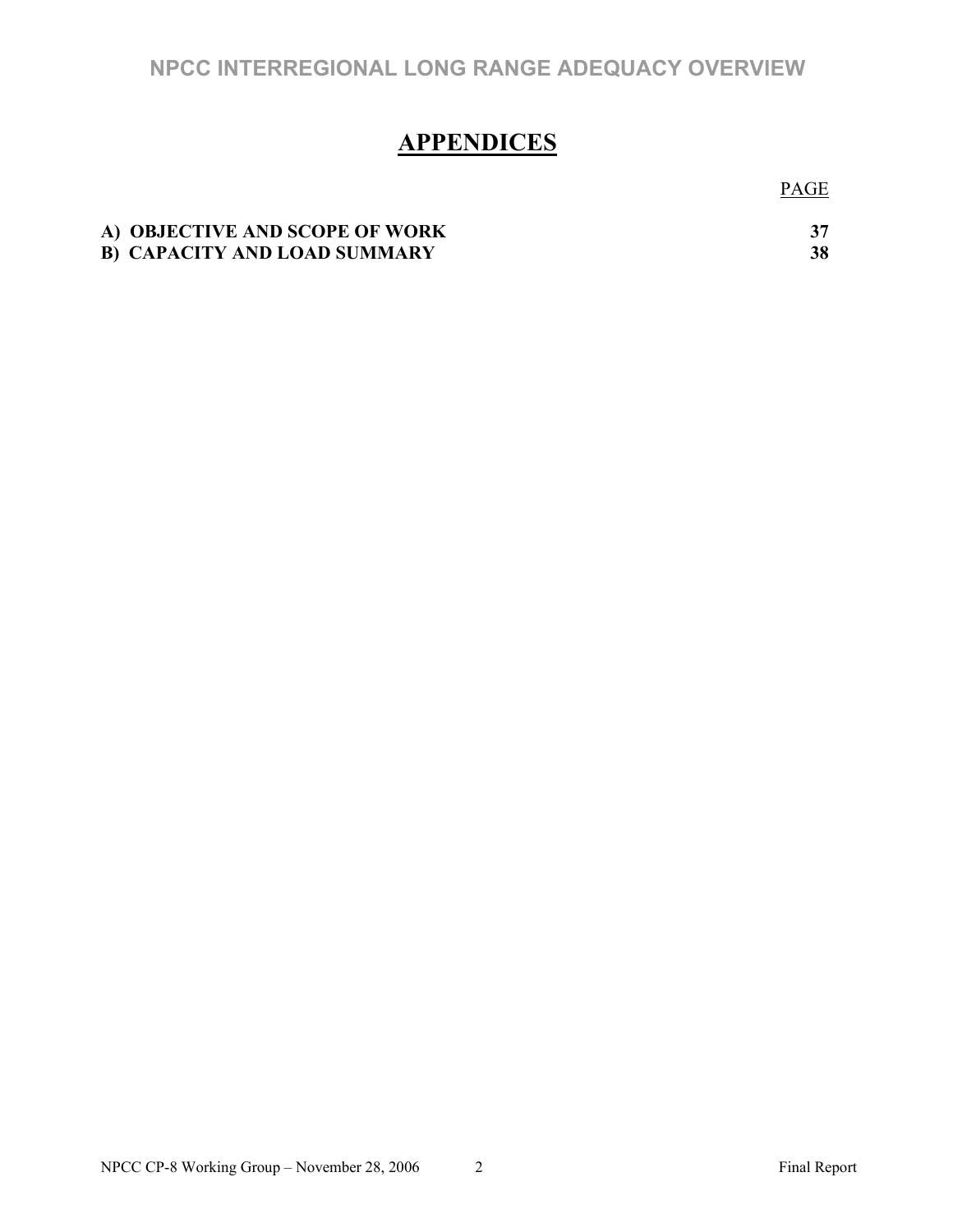# **INTRODUCTION**

This study evaluated, on a consistent basis, the long range adequacy of Northeast Power Coordinating Council's (NPCC) and neighboring Region's plans to meet their Loss of Load Expectation (LOLE) planning criteria **<sup>1</sup>** through a multi-area probabilistic assessment.

The development of this Overview was in response to Goal #2 of "NPCC's 2006 Organizational Goals" that states:

"Evaluate on a consistent basis the long range adequacy of NPCC and neighboring regional plans proposed to meet LOLE planning criteria through multi-area probabilistic assessments. Monitor and include the potential effects of proposed market mechanisms in NPCC and neighboring regions to provide for future adequacy in the overview"

General Electric's (GE) Multi-Area Reliability Simulation (MARS) program **<sup>2</sup>** was selected for the analysis. GE Energy was retained by the Working Group to conduct the simulations.

The previous database developed by the NPCC CP-8 Working Group's "*NPCC Summer 2006 Multi-Area Probabilistic Reliability Assessment*", April 2006, **<sup>3</sup>** was used as the starting point for this Overview. Working Group members reviewed the existing data and made revisions to reflect the conditions expected for the 2007-2011 time period.

This report is organized in the following manner: after a brief Introduction, general modeling assumptions are presented, followed by a summary provided by each Area describing their specific representation. The results and observations of the Overview are then presented.

The Overview's Objective and Scope of Work is shown in Appendix A. Appendix B summarizes the Area Generation and Load assumptions used in the analysis.

 $\overline{a}$ 

<sup>&</sup>lt;sup>1</sup> See: http://www.npcc.org/publicFiles/reliability/criteriaGuidesProcedures/new/a-02.pdf  $\frac{2}{5}$  See: http://www.gopover.com/prod\_sorv/producte/utility\_software/on/go\_mers\_htm

<sup>&</sup>lt;sup>2</sup> See: http://www.gepower.com/prod\_serv/products/utility\_software/en/ge\_mars.htm  $3$  See:

https://www.npcc.org/publicFiles/documents/seasonalNew/NPCC\_Reliability\_Assessment\_Summer\_2006 %20Final%20Report.pdf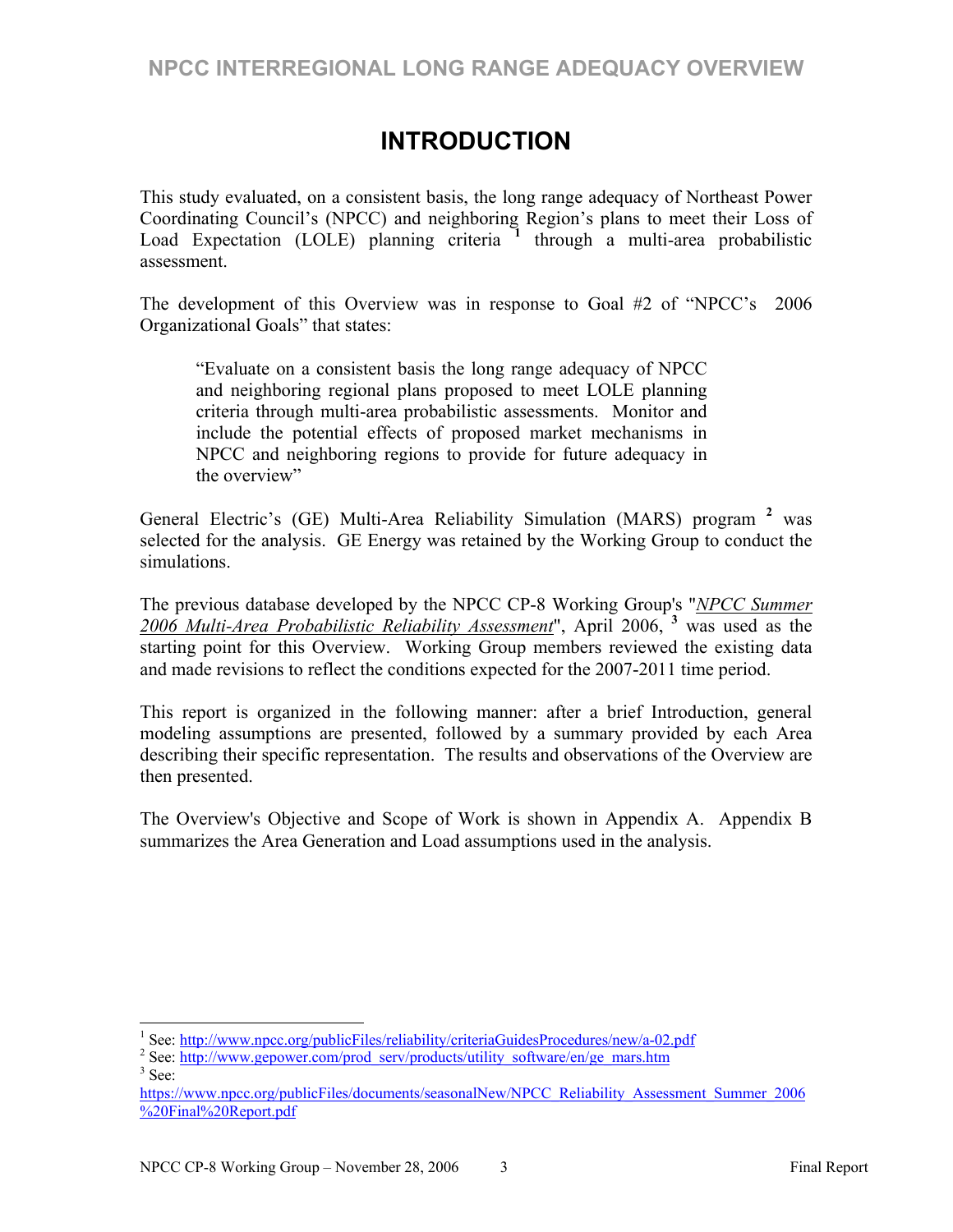# **MODEL ASSUMPTIONS**

The assumptions used in NPCC's Long Range Adequacy Overview are consistent with the assumptions of the following recently completed, or currently being finalized Area studies:

# **Area Studies**

#### **New York**

On August 22, 2006, the New York Independent System Operator (NYISO) issued its Comprehensive Reliability Plan (CRP), **<sup>4</sup>** a study that recommends solutions to meet New York's future electric power needs and maintain the integrity of the state's bulk power grid. The CRP identified generation and transmission needs in New York over a 10-year span (2006-2015). The CRP is part of the NYISO's Comprehensive Reliability Planning Process (CRPP), which consists of two studies: a Reliability Needs Assessment **<sup>5</sup>** (RNA), which identifies potential problems, and the CRP, which recommends specific solutions and outlines whether there is a need for regulated solutions. According to the annual RNA, published in December 2005, the state's transmission and generation resources should be adequate through 2007. However, the RNA identified significant transfer capability reductions through southeastern New York starting in 2008 due to increased power demand and the scheduled retirement of several generating units. Those shortfalls could reach 2,250 megawatts (MW) by 2015 if no action is taken. In the CRP, marketdriven solutions and updated project plans by Transmission Owners are expected to maintain reliability of the state's electric grid through 2010. Resource additions planned by private developers – or those already under development – for the New York area are necessary to meet system reliability needs for this time period.

#### **New England**

The New England Regional System Plan (RSP) is ISO-New England's annual planning report that identifies the resources and transmission facilities needed to maintain reliable and economic operation of New England's bulk electric power system over a ten-year horizon. A public meeting to discuss ISO-New England's Draft 2006 Regional System Plan (RSP) was held September 7, 2006. The New England 2006 RSP <sup>6</sup> was approved by ISO-New England's Board on October 26, 2006.

#### **Ontario**

Ontario is approaching a major milestone in the development of its electricity system. The Ontario Power Authority<sup>7</sup> (OPA) is completing Ontario's first Integrated Power System Plan (IPSP) since the opening of the electricity market in 2002. Looking ahead 20 years, the Plan will identify the conservation, generation and transmission investments

 $4$  See:

http://www.nyiso.com/public/webdocs/services/planning/reliability\_assessments/2004\_planning\_trans\_rep ort/crp $final08222006.pdf$ 

 $\frac{5}{8}$ See: http://www.nyiso.com/public/webdocs/newsroom/press\_releases/2005/rna\_final12212005.pdf

 $^6$  See:  $\frac{http://www.iso-ne.com/trans/rsp/2006/rsp06-final public.pdf}{http://www.iso-ne.com/trans/rsp/2006/rsp06-final public.pdf}$ 

 $\frac{7}{1}$  See: http://www.powerauthority.on.ca/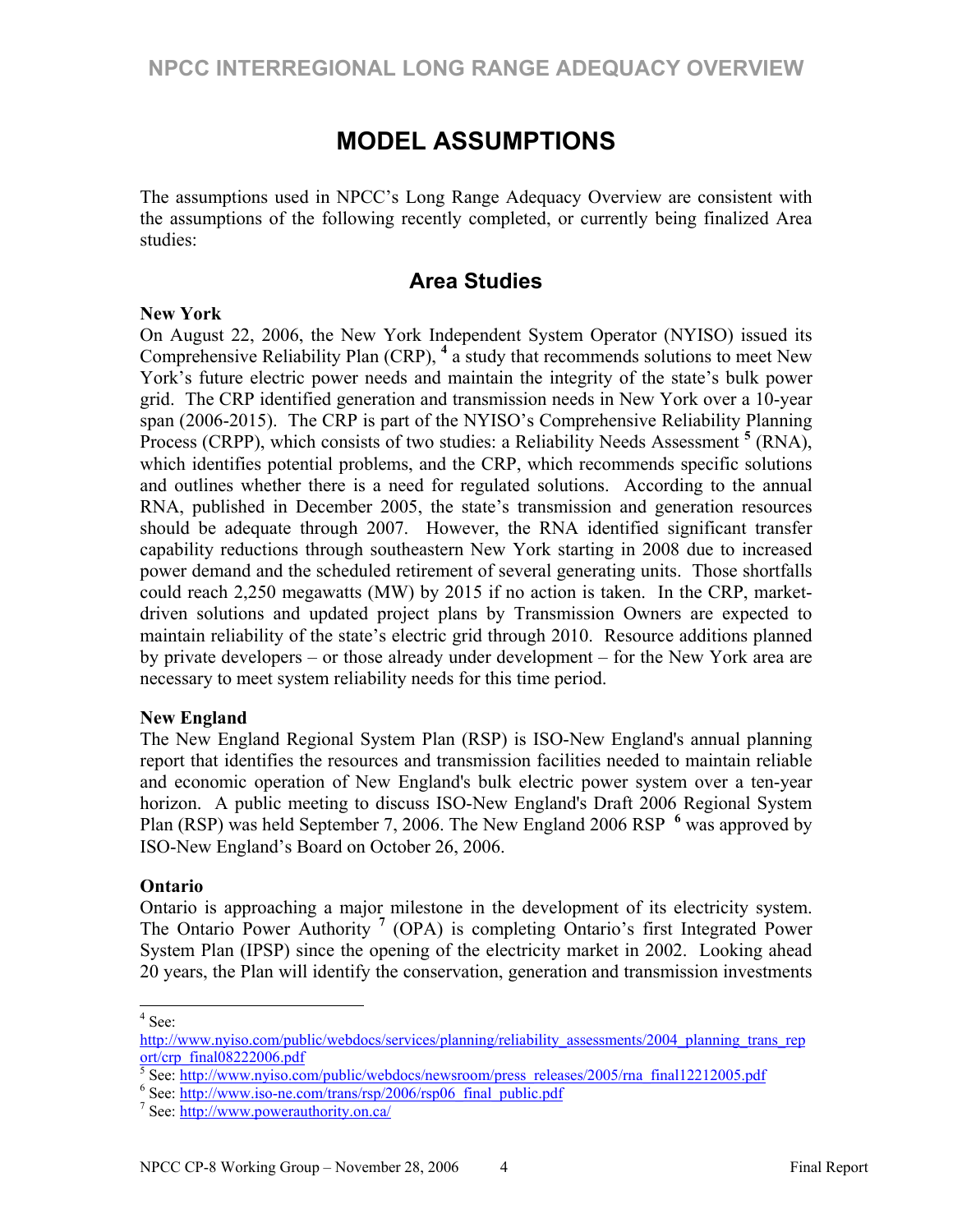that are needed to ensure a reliable, sustainable power supply and to permit the replacement of all coal-fired generation with cleaner sources of supply. The plan, currently under development, is expected to be released in March 2007 for subsequent approval by the Ontario Energy Board. The IESO is working closely with the OPA to ensure the IPSP meets the operability and reliability requirements of the Ontario grid.

# **Québec**

The Québec area assumptions used in this study are consistent with its most recent NPCC Triennial Review of Resource Adequacy **<sup>8</sup>** and the follow-up of the Procurement Plan to the Québec Energy Board. **<sup>9</sup>**

# **PJM-RTO**

The PJM Interconnection Board approved its first 15-year Regional Electric Transmission Expansion Plan **<sup>10</sup>** (RTEP) on June 23, 2006 to meet system enhancement requirements for firm transmission service, load growth, interconnection requests and other system enhancement drivers. To establish a starting point for development of an RTEP, PJM performs a "baseline" analysis of system adequacy and security. These baseline analyses and the expansion plans serve as the base system for conducting feasibility studies for all proposed generation and/or merchant transmission facility interconnection projects and subsequent System Impact Studies for those projects which decide to go forward.

# **Load Representation**

The loads for each area were modeled on an hourly, chronological basis. The MARS program modified the input hourly loads through time to meet each Area's specified annual or monthly peaks and energies.

# **Load Shape**

The Working Group considered the 2002 load shape to be representative of a reasonable expected coincidence of area load. This selection was based on the review of the weather characteristics and corresponding loads of the years from 1988 through 2002.

The growth rate in each month's peak was used to escalate area loads to match the Area's year 2006 demand and energy forecasts for both load shapes. The impacts of Demand-Side Management programs were included in each area's load forecast for both load shapes.

# **Load Forecast Uncertainty**

Load forecast uncertainty was also modeled.The effects on reliability of uncertainties in the load forecast, due to weather and economic conditions, were captured through the load forecast uncertainty model in MARS. The program computes the reliability indices

<sup>&</sup>lt;sup>8</sup> See: http://www.npcc.org/adequacy.cfm<br><sup>9</sup> See: http://www.npcc.org/adequacy.cfm

 $\frac{9}{10}$  See: http://www.regie-energie.qc.ca/en/index.html<br>  $\frac{10}{10}$  See: http://www.pjm.com/contributions/news-releases/2006/20060623-rtep-june-2006.pdf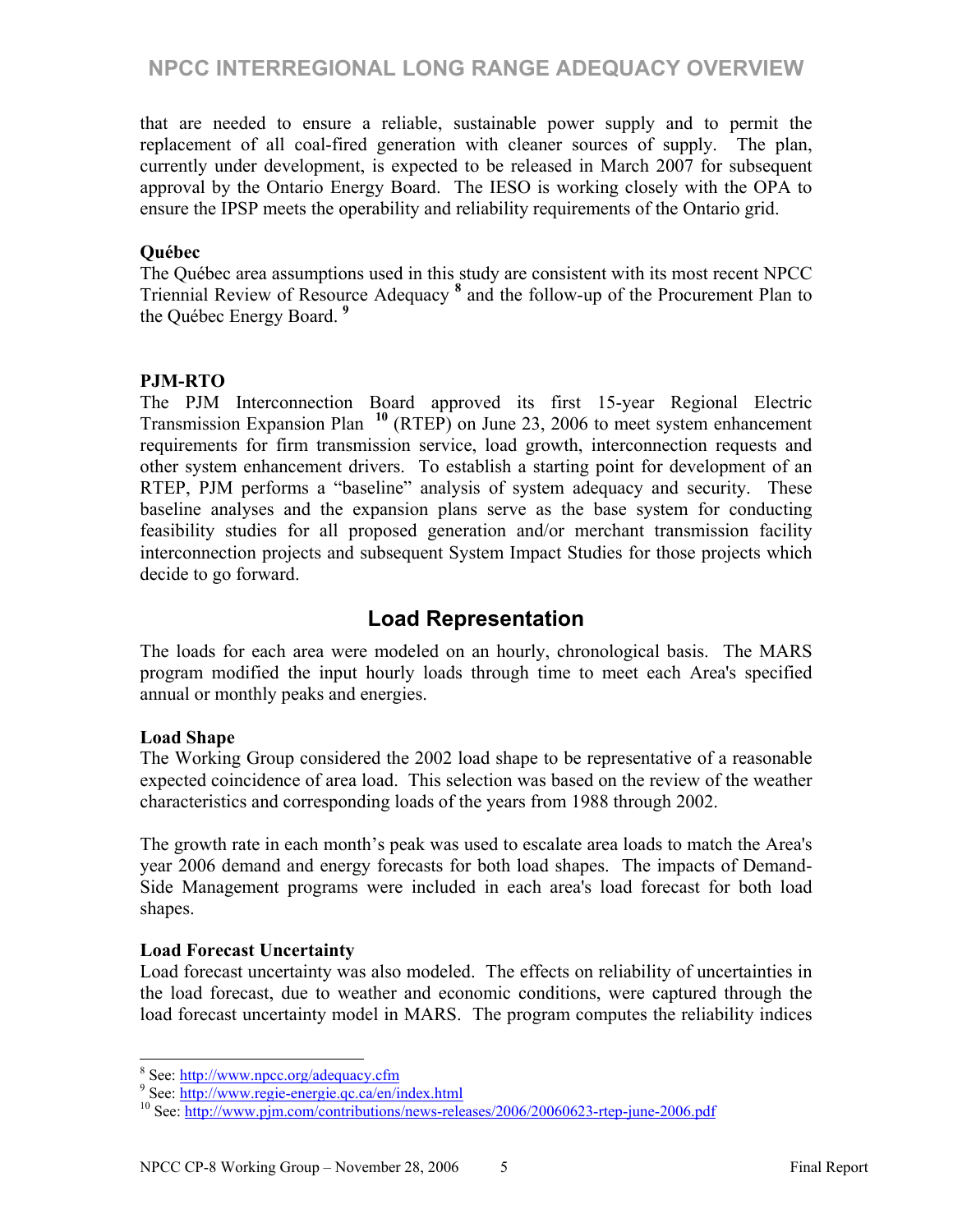at each of the specified load levels (for this study, seven load levels were modeled) and calculates weighted-average values based on input probabilities of occurrence.

While the per unit variations in Area and sub area load can vary on a monthly basis, Table 1 shows the values assumed for August, corresponding to the assumed occurrence of the NPCC system peak load (assuming the 2002 load shape). Table 1 also shows the probability of occurrence assumed for each of the seven load levels modeled.

In computing the reliability indices, all of the areas were evaluated simultaneously at the corresponding load level, the assumption being that the factors giving rise to the uncertainty affect all of the areas at the same time. The amount of the effect can vary according to the variations in the load levels.

For this study, reliability measures are reported for two load conditions: expected and extreme. The values for the expected load conditions are derived from computing the reliability at each of the seven load levels, and computing a weighted-average expected value based on the specified probabilities of occurrence. The indices for the extreme load conditions provide a measure of the reliability in the event of higher than expected loads, and were computed for the second-to-highest load level. These values are shaded in Table 1.

| <b>Area</b> | <b>Per-Unit Variation in Load</b> |        |        |        |        |        |        |
|-------------|-----------------------------------|--------|--------|--------|--------|--------|--------|
| <b>MT</b>   | 1.1000                            | 1.1000 | 1.0500 | 1.0000 | 0.9500 | 0.9000 | 0.9000 |
| <b>NE</b>   | 1.1100                            | 1.0469 | 0.9952 | 0.9533 | 0.9444 | 0.9000 | 0.8500 |
| <b>NY</b>   | 1.0430                            | 1.0310 | 1.0160 | 0.9980 | 0.9750 | 0.9440 | 0.9050 |
| <b>ON</b>   | 1.0444                            | 1.0296 | 1.0148 | 1.0000 | 0.9852 | 0.9704 | 0.9556 |
| QC          | 1.0700                            | 1.0550 | 1.0400 | 1.0000 | 0.9600 | 0.9450 | 0.9300 |
|             |                                   |        |        |        |        |        |        |
| Prob.       | 0.0062                            | 0.0606 | 0.2417 | 0.3830 | 0.2417 | 0.0606 | 0.0062 |

**Table 1 Per Unit Variation in Load Assumed (Month of January 2007)** 

# **Generation**

#### **Generator Unit Availability**

Details regarding the NPCC area's assumptions for generator unit availability are described in the latest NPCC Seasonal Multi-Area Probabilistic Assessment. **<sup>11</sup>**

# **Capacity and Load Summary**

 $\overline{a}$ 

Figures 1 -6 summarize area capacity and load assumed in this Overview at the time of area peak for the 2007-2011 period. Area peak load is shown against the initial area

<sup>11</sup> See: http://www.npcc.org/adequacy.cfm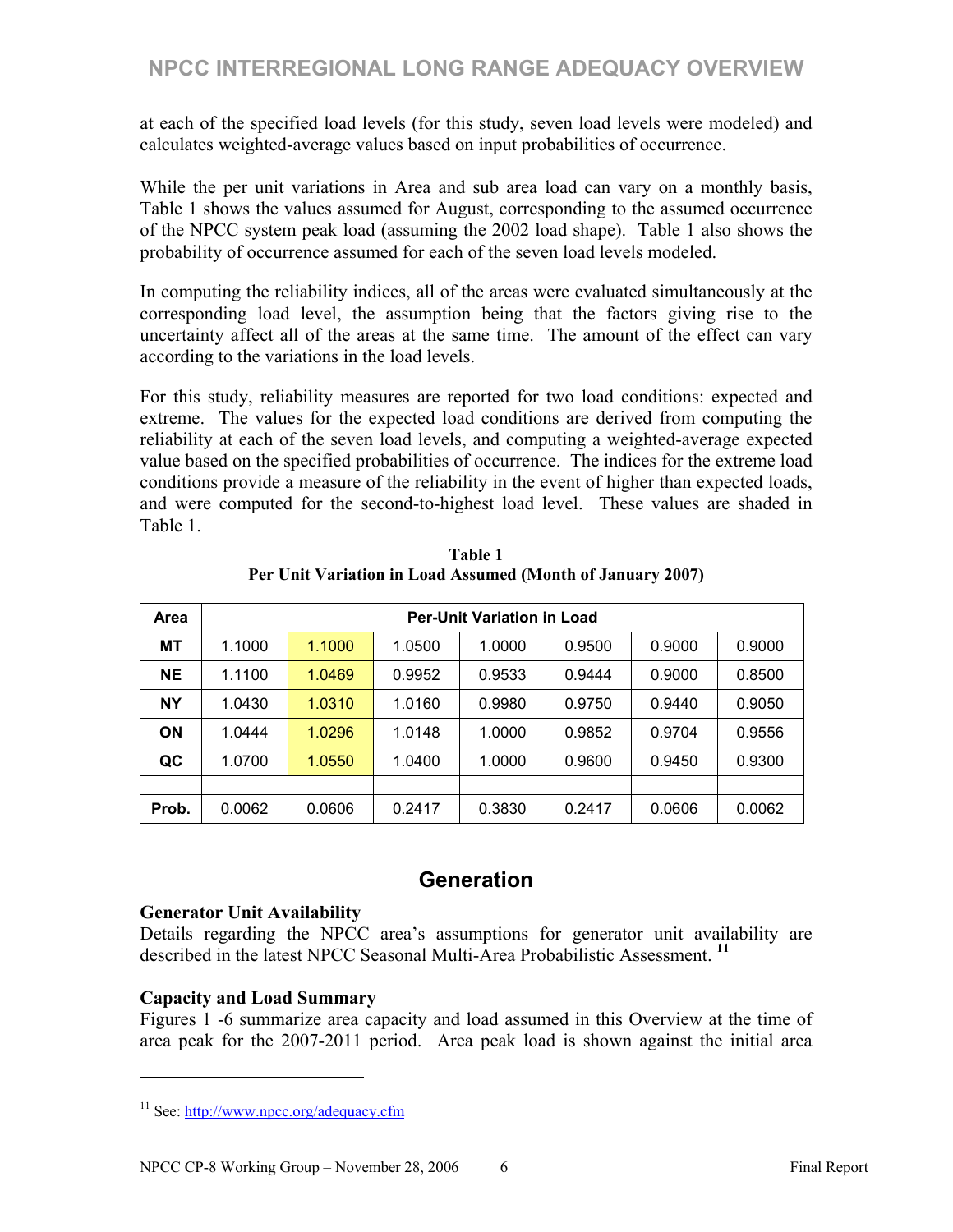capacity, adjusted for purchases, retirements, and additions. More details can be found in Appendix B.



**Figure 1 – Maritimes Area Capacity and Load**



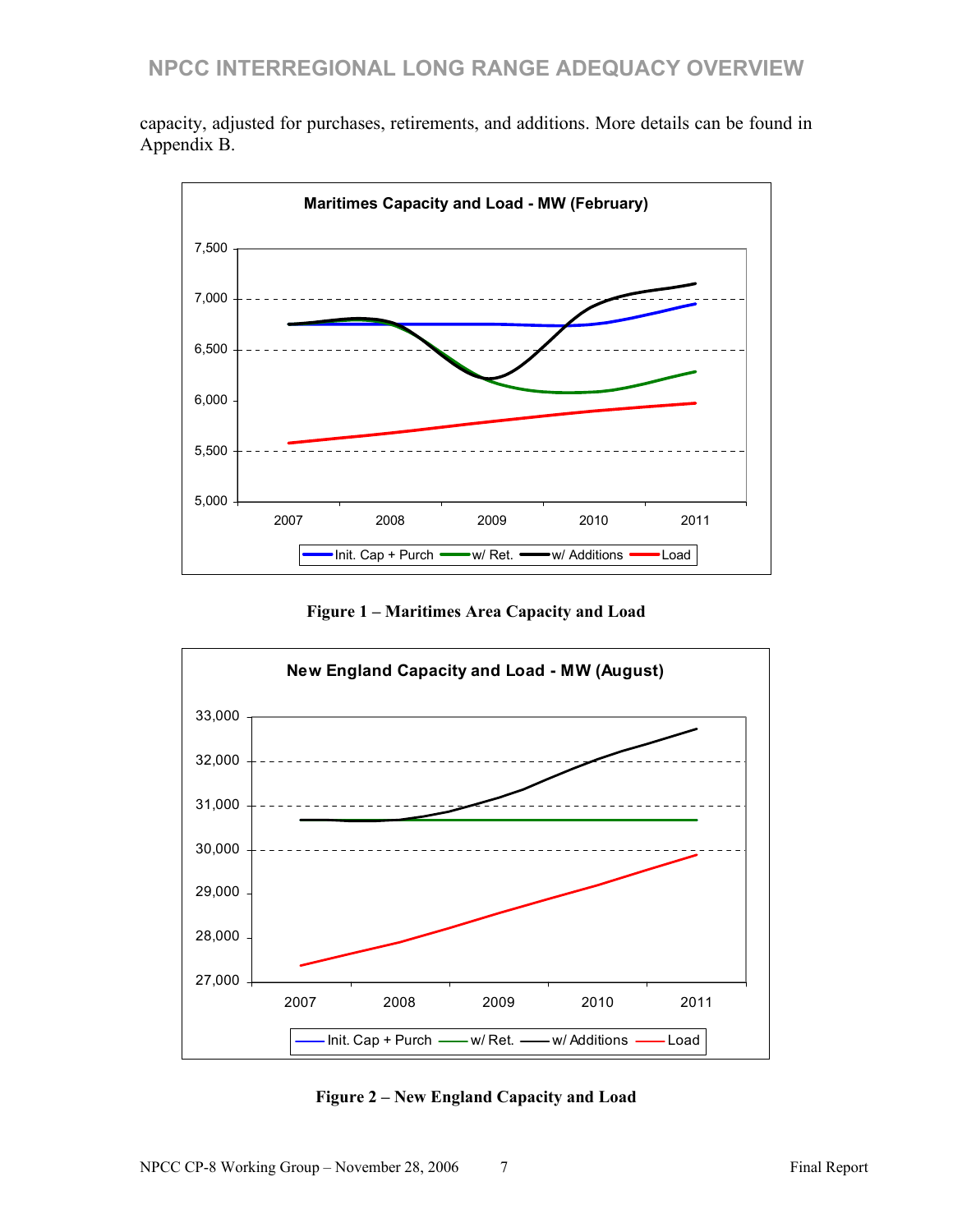

**Figure 3 – New York Area Capacity and Load** 



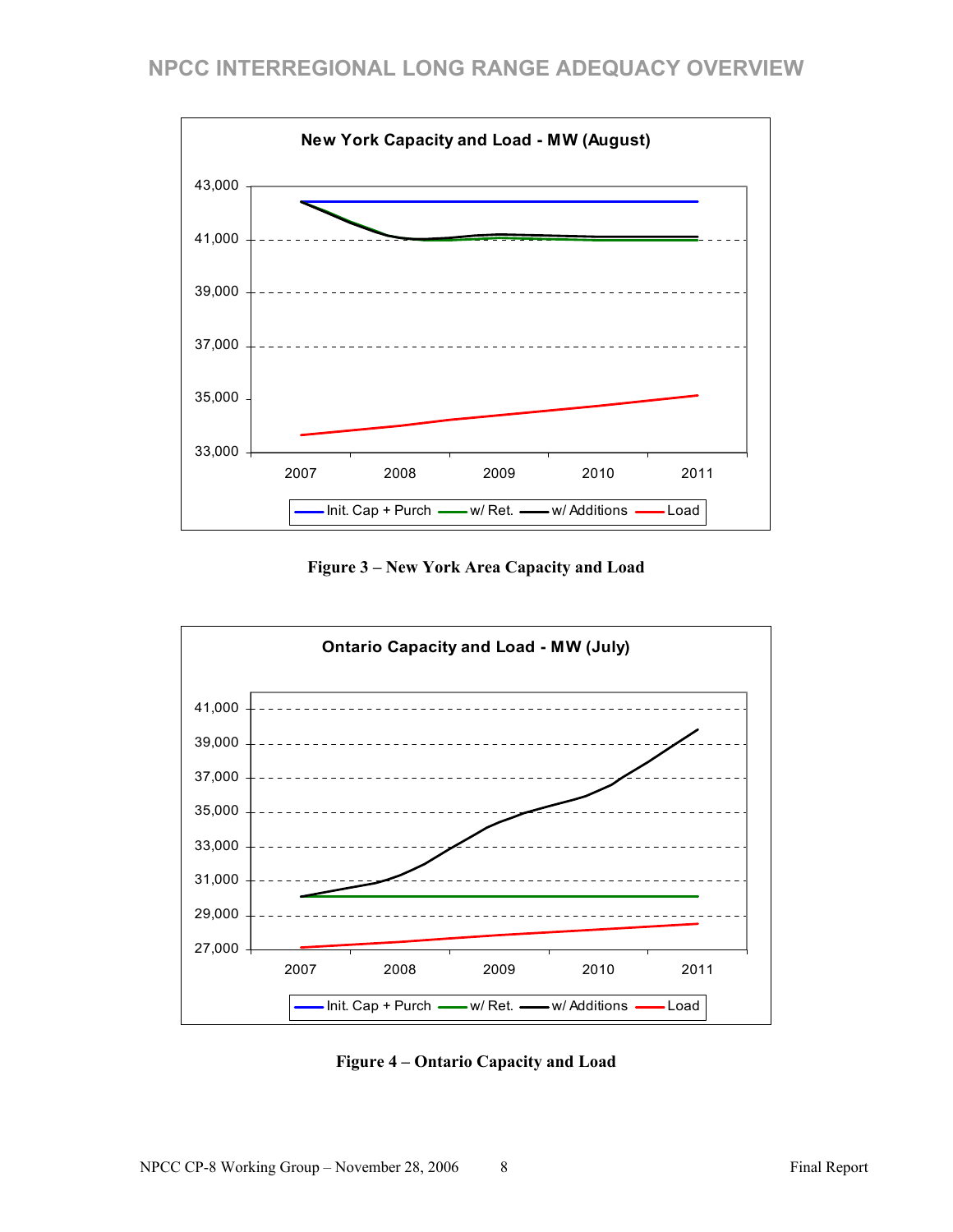

**Figure 5 – Québec Capacity and Load** 



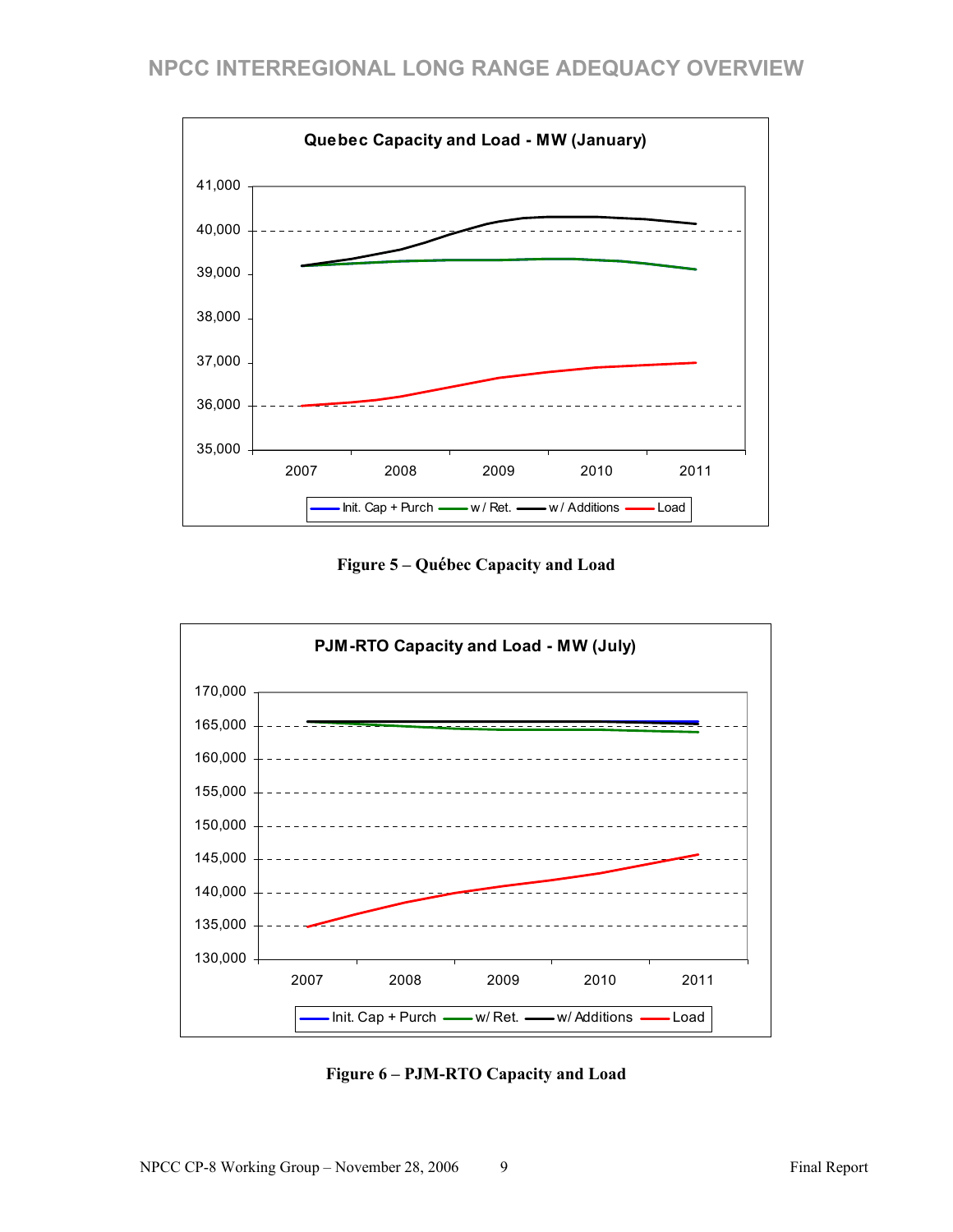# **Transfer Limits**

Figure 7 depicts the system that was represented in this Assessment, showing area and assumed transfer limits for the 2007-2011 time period.



**Figure 7 - Assumed Transfer Limits** 

Transfer limits between and within some areas are indicated in Figure 7 with seasonal ratings (S- summer, W- winter) where appropriate. The acronyms and notes used in Figure 7 are defined as follows:

| Chur       | - Churchill Falls     | <b>NOR</b> | - Norwalk – Stamford    | NM         | - Northern Maine          |
|------------|-----------------------|------------|-------------------------|------------|---------------------------|
|            | MANIT - Manitoba      | BHE        | - Bangor Hydro Electric | NB.        | - New Brunswick           |
| ND.        | - Nicolet-Des Cantons | Mtl        | - Montréal              | PEI        | - Prince Edward Island    |
| BJ         | - Bay James           | C MA       | - Central MA            | <b>CT</b>  | - Connecticut             |
| <b>MN</b>  | - Minnesota           | W MA       | - Western MA            | <b>NS</b>  | - Nova Scotia             |
| <b>MAN</b> | - Manicouagan         | <b>NBM</b> | - Millbank              | NW         | - Northwest (Ontario)     |
| NE         | - Northeast (Ontario) | VT.        | - Vermont               | <b>RFC</b> | - Reliability First Corp. |
| <b>MRO</b> | - Midwest Reliability | Oue        | - Québec Centre         | МT         | - Maritimes Area          |
|            | Organization          | Centre     |                         |            |                           |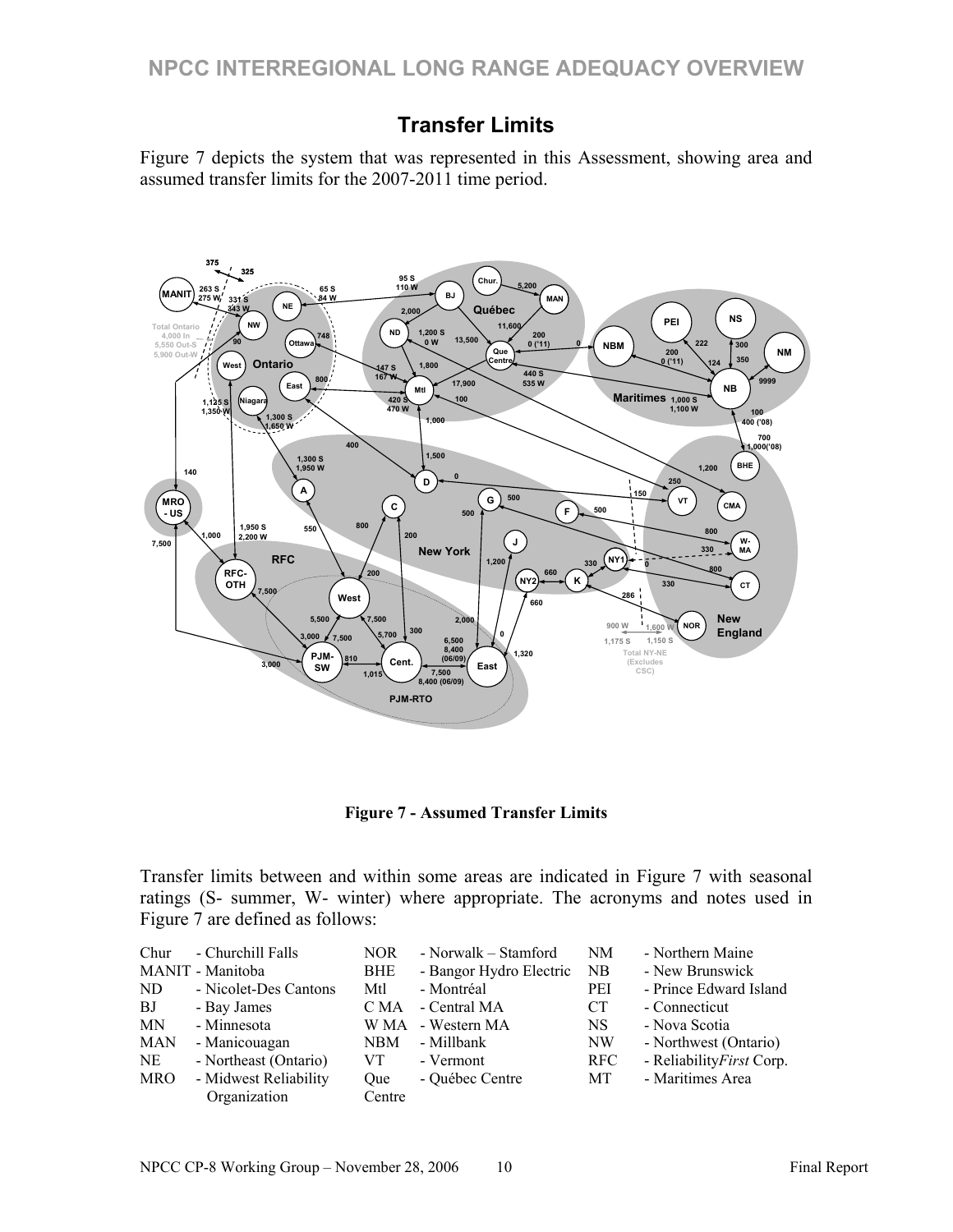# **Operating Procedures to Mitigate Resource Shortages**

Each area takes defined steps as their reserve levels approach critical levels. These steps consist of those load control and generation supplements that can be implemented before firm load has to be disconnected. Load control measures could include disconnecting or reducing interruptible loads, making public appeals to reduce demand, and/or implementing voltage reductions. Other measures could include calling on generation available under emergency conditions, and/or reducing operating reserves.

The need for an area to begin these operating procedures is modeled in MARS by evaluating the daily probabilistic expectation at specified margin states. The user specifies these margin states for each area in terms of the benefits realized from each emergency measure, which can be expressed in MW, as a per unit of the original or modified load, and as a per unit of the available capacity for the hour.

Table 2 summarizes the load relief assumptions modeled for each NPCC area. The Working Group recognizes that Areas may invoke these actions in any order, depending on the situation faced at the time; however, it was agreed that modeling the actions as in the order indicated in Table 2 was a reasonable approximation for this analysis.

| <b>Actions</b>                                                                                  | МT    | <b>NE</b>         | <b>NY</b>                 | <b>ON</b>               | QC    |
|-------------------------------------------------------------------------------------------------|-------|-------------------|---------------------------|-------------------------|-------|
|                                                                                                 | (Feb) | (Aug)             | (Aug)                     | (Aug)                   | (Jan) |
| 1. Curtail Load / Utility Surplus<br>Appeals<br>LRP/SCR/EDRP<br><b>Manual Voltage Reduction</b> |       | $284^{12}$        | 1,145<br>0.54%<br>of load | 188<br>1% of<br>load    | 1,023 |
| 2. No 30-min Reserves                                                                           | 233   | 578               | 600                       | 473                     | 500   |
| 3. Voltage Reduction or<br>Interruptible Loads <sup>13</sup><br>$ELRP$ <sup>14</sup>            | 531   | 1.50 %<br>of load | 1.43%<br>of load          | 2.60%<br>of load<br>112 | 200   |
| 4. No 10-min Reserves                                                                           | 625   | 1,001             |                           | 895                     | 750   |
| <b>General Public Appeals</b>                                                                   |       |                   | 158                       |                         |       |
| 5. EDRP                                                                                         |       |                   |                           | 115                     |       |
| <b>General Public Appeals</b>                                                                   |       |                   |                           |                         |       |
| No 10-min Reserves                                                                              |       |                   | 1,200                     |                         |       |

**Table 2 NPCC Operating Procedures to Mitigate Resource Shortages Peak Month Load Relief Assumptions - MW** 

 $\overline{a}$ 

 $12$  Derated value shown accounts for assumed availability.

<sup>&</sup>lt;sup>13</sup> Interruptible Loads for the Maritimes area (implemented only for the Area), Voltage Reduction for all others. 14 Emergency Load Reduction Program.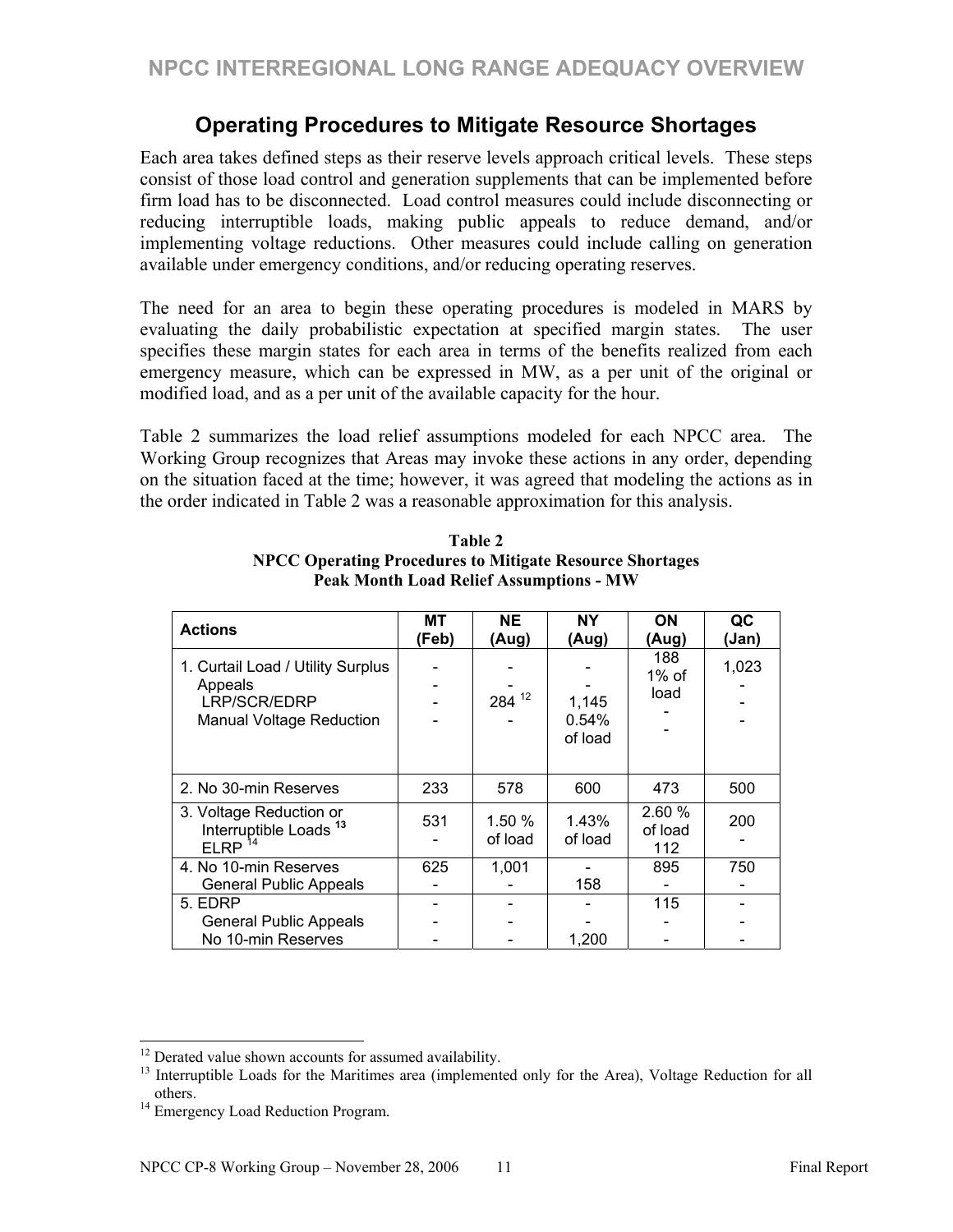# **Assistance Priority**

Table 3 indicates the priority order followed when allocating reserves and assistance to areas with a resource deficiency. Areas listed with equal priority received assistance on a shared basis in proportion to their deficiency. In this analysis, each step was initiated simultaneously in all areas and sub-areas.

|                                  | <b>Priority of Assistance</b> |          |
|----------------------------------|-------------------------------|----------|
|                                  |                               |          |
| <b>Area Providing Assistance</b> | 1 <sup>ST</sup>               | $2^{ND}$ |
| Québec                           | MT ON                         | NE NY    |
| Maritimes                        | QC ON                         | NE NY    |
| New England                      | NY.                           | QC MT ON |
| New York                         | <b>NE</b>                     | QC MT ON |
| Ontario                          | QC MT                         | NE NY    |
| <b>Millbank Units</b>            | QC                            | МT       |
| <b>PJM</b>                       | NE NY                         |          |
| RFC-OTH                          | <b>PJM</b>                    |          |
| <b>MRO</b>                       | RFC-OTH                       |          |

**Table 3 Priority Order for Providing Emergency Assistance**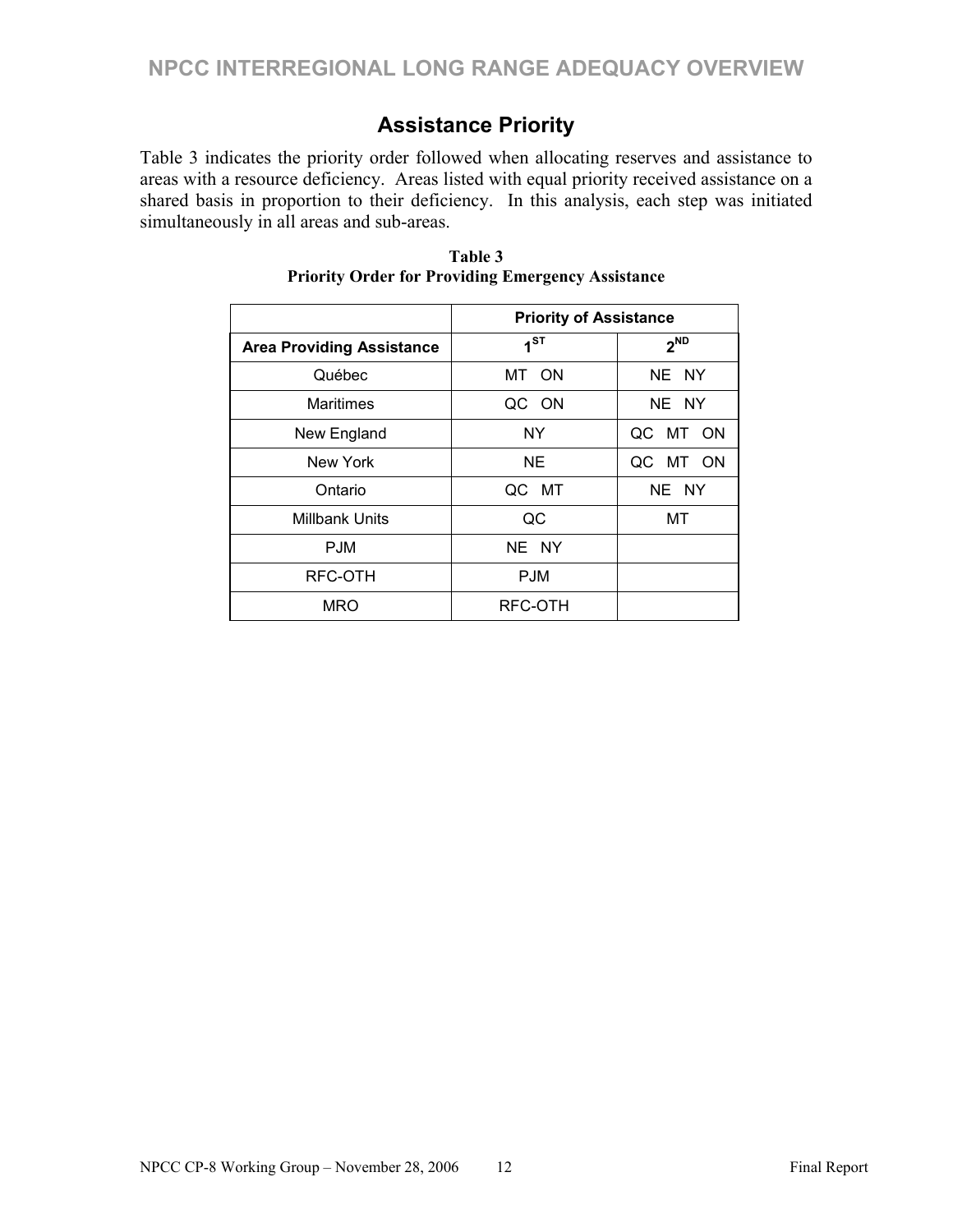# **AREA ASSUMPTIONS**

# **Maritimes**

The Maritimes area is a winter peaking area that includes the New Brunswick System Operator (NBSO), Nova Scotia Power Inc. (NSPI), Maritime Electric Company Ltd. (MECL), and the Northern Maine Independent System Administrator, Inc (NMISA). MECL supplies the province of Prince Edward Island.

#### **Load Forecast**

Separate demand and energy forecasts are prepared by each of the Maritimes area jurisdictions, as there is no regulatory requirement for a single authority to produce a forecast for the whole Maritimes area. For area studies, the individual forecasts are combined using the load shape of each jurisdiction. Historically, the ratio of the coincident peak demand of the Maritimes to the sum of the non-coincident peak demands of each of the Maritimes area jurisdictions is 97%.

The Maritimes area peak demand forecast for 2007 is 5,572 MW, which is 70 MW less than the forecast made last year. The projected annual growth rate of the peak demand is 1.5%, which is lower than the 1.7% growth rate forecast last year.

The Maritimes area annual energy consumption forecast for 2007 is 30,520 GWh, which is 356 GWh less than the forecast made last year. The projected annual growth rate of the annual energy consumption is 1.4%, which is lower than the 1.6% growth rate forecast last year.

For area studies of resource adequacy, the Maritimes area uses a Load Forecast Uncertainty (LFU) of 4.6%, which represents the historical standard deviation of load forecast errors based upon the four year lead time required to add new resources.

#### **Expected Resources**

On July 29, 2005, the Province of New Brunswick announced that it would proceed with the planned refurbishment of the Point Lepreau nuclear station, with Atomic Energy of Canada Limited (AECL) as the general contractor. This 18-month refurbishment is to begin in April 2008, and results in a 558 MW capacity reduction for the system during the refurbishment period, and causes the Maritimes area to be deficient by 229 MW in 2008/09. NB Power Distribution and Customer Service is in the process of identifying its capacity needs for the refurbishment period, and is looking at ways to resolve this deficiency.

The current installed wind capacity in the Maritimes area is 55 MW, and projections for total installed wind capacity are 165 MW by 2007, and 400 MW by 2009. By 2016, government targets for installed wind capacity could result in about 1,000 MW of wind capacity for the Maritimes area.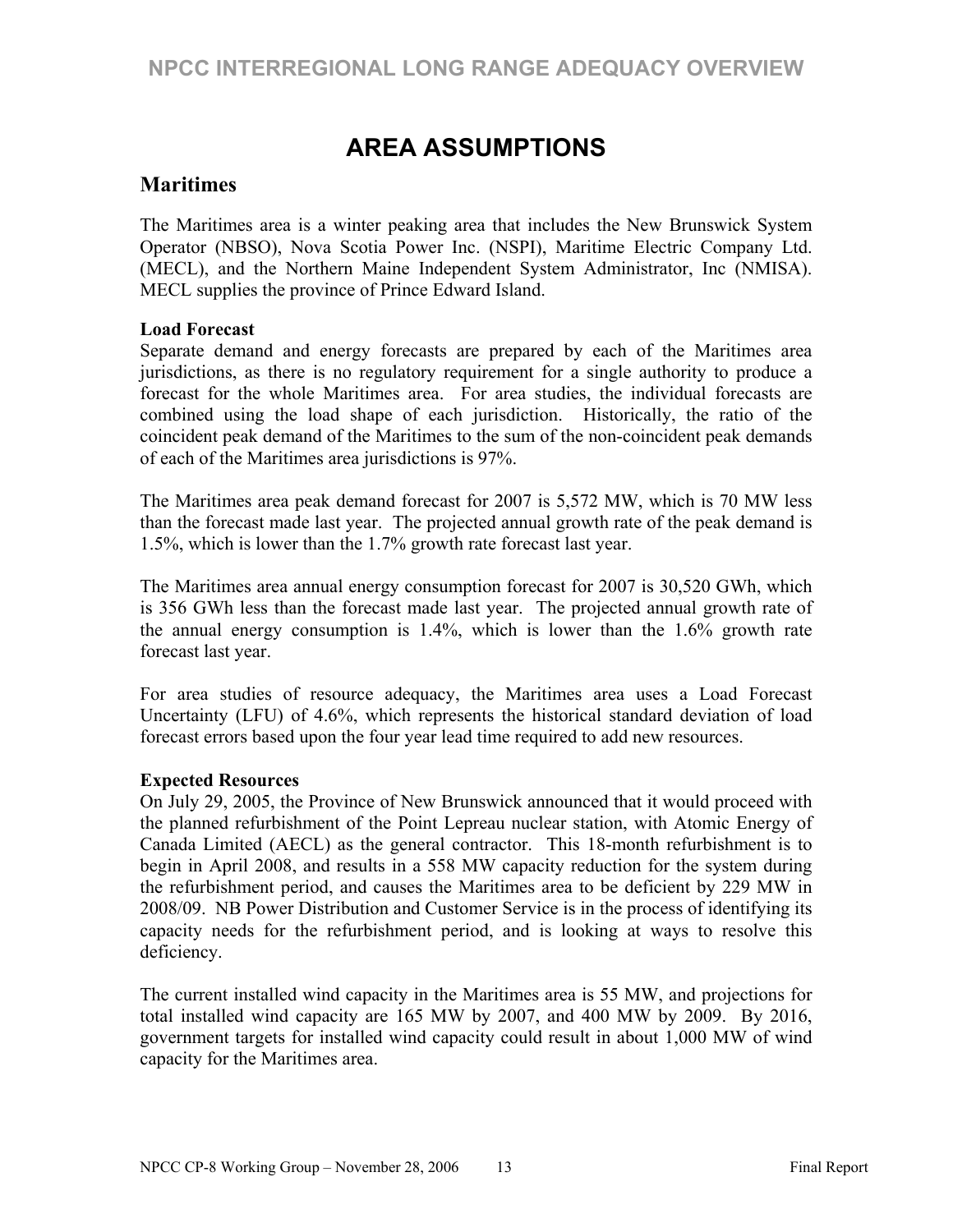Expected generation retirements include 98 MW (oil) in 2009/10, and 57 MW (coal) in 2010/11.

Expected generation additions include 77 MW (incremental nuclear) from the Point Lepreau refurbishment in 2009/10, 50 MW (incremental gas) in 2009/10, and 200 MW in 2010/11 due to the expiration of a capacity sales contract to Hydro-Québec.

#### **Transmission Projects**

Construction of a second 345 kV intertie between New Brunswick and New England is underway, with a scheduled in-service target of December 2007. This new line will connect Point Lepreau, New Brunswick to Orrington, Maine. As a result of this project (including series and shunt capacitors in Maine), the maximum transfer capability between New Brunswick and New England is increased from 700 MW to 1000 MW, and the import capacity from New England to New Brunswick is expected to be raised from 100 MW to 400 MW. This second intertie also significantly improves the reliability of the Maritimes system since loss of either of the two interties to New England will no longer result in the separation of the Maritimes from the interconnected New England power system.

#### **Expected Impact of Market Programs**

None.

#### **Fuel**

Figure 8 depicts the Maritimes area resource capacity mix by fuel type for the year 2004 on an installed capacity basis.



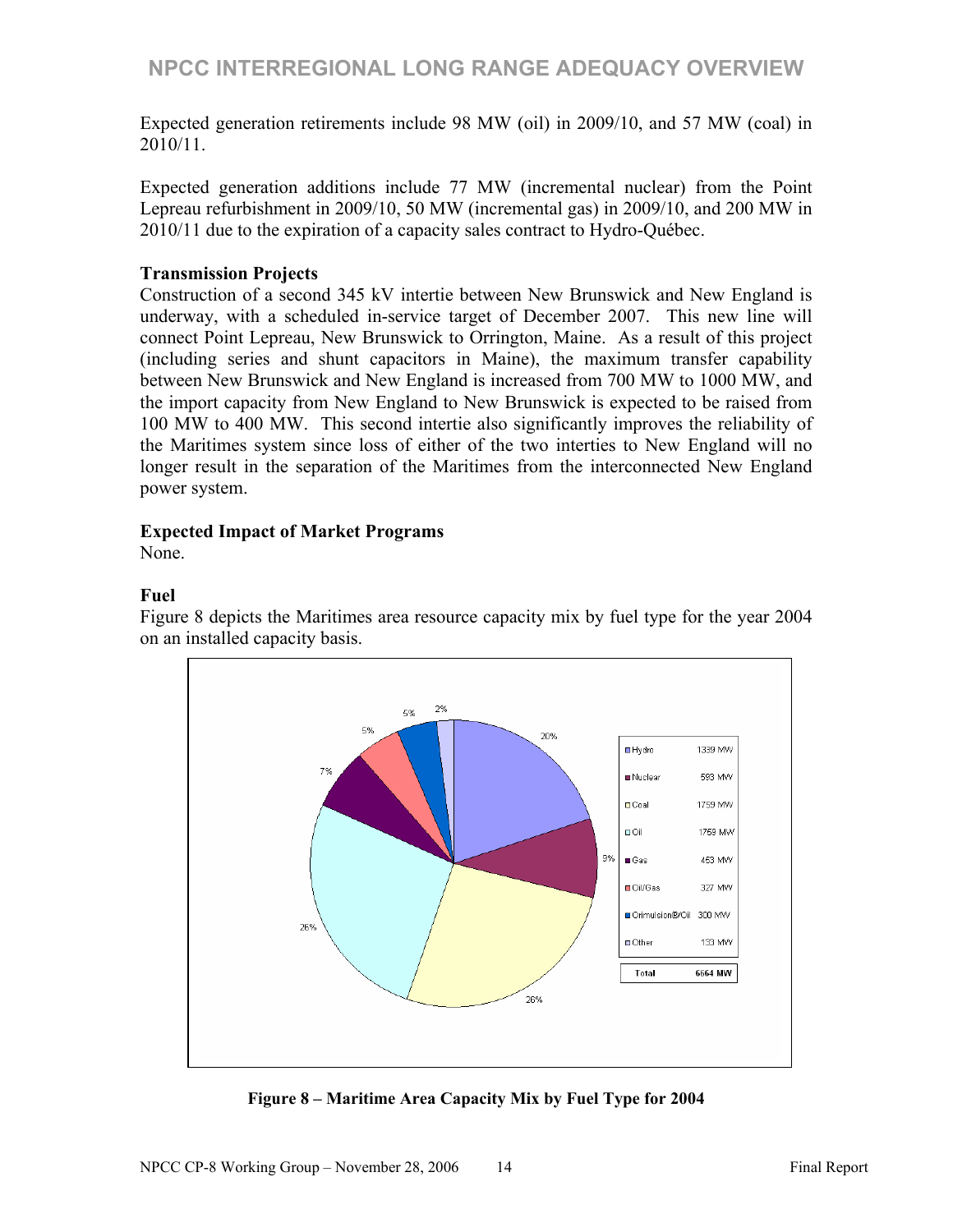# **New England**

### **Load Forecast**

The load forecasts for this assessment are consistent with ISO New England's 10-year (2006 – 2015) forecasts in its 2006 Regional System Plan (RSP06). These forecasts integrate the historical demand for each state, economic and weather data, and the impacts of utility-sponsored conservation and peak-load management programs on the forecasts. New England's summer-peak demand is projected to grow at a compound annual growth rate (CAGR) of 1.5% from 2006 to 2007 and 1.9%, or 500 MW to 600 MW per year, in the long run. The slower growth rates through 2007 are due in part to the price of electric energy assumptions, which reflects natural gas and fuel oil prices. These prices have sharply risen since 2000 but are expected to decline and then stabilize over the long term. In addition, the region's increased use in air conditioning is decreasing the annual load factor (i.e., the ratio of the average hourly load during a year to peak hourly load). This means that the peak hourly load has been increasing relative to average load levels. The sensitivity of system load to weather is represented by the probability distribution of the weekly peak load for each week of the year.

#### **Expected Resources**

Consistent with ISO New England's RSP06, all existing resources are modeled, and no capacity retirements are assumed for this assessment. New Boston unit 1, whose reliability agreement will be terminated as of November 15, 2006, is assumed to be deactivated during the assessment period. Figure 9 shows the generation capacity mix by fuel type of the current existing capacity in New England. (Note: "Other Renewables" includes biomass, refuse, landfill gas (LFG), and wind.)



**Figure 9 – New England Capacity Mix by Fuel Type for 2006 (Based on Summer Ratings, MW and %)**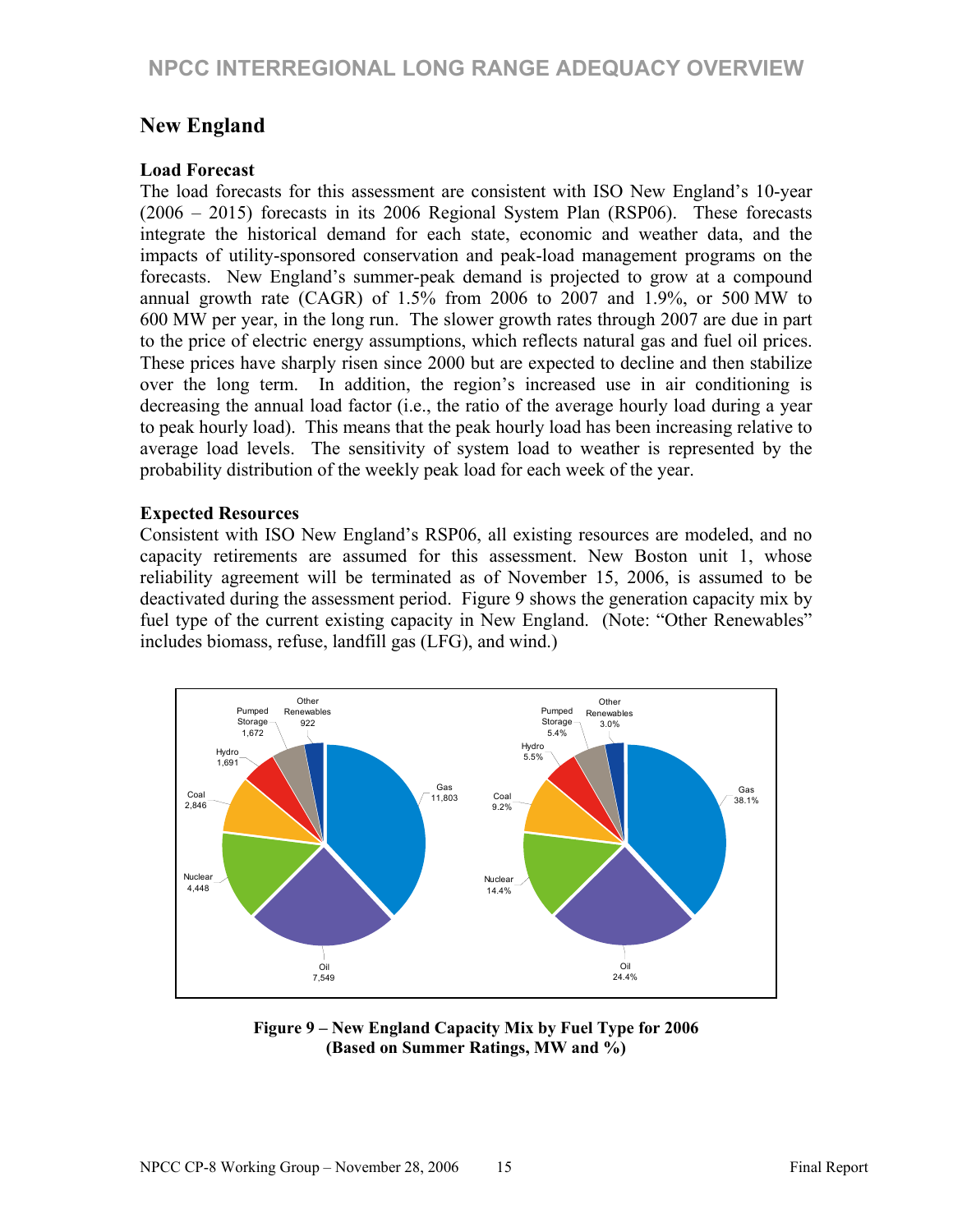Table 4 lists the demand-response resources **<sup>15</sup>** assumed for this assessment. These resources are activated during various OP 4 action steps. These resources are derated in the MARS model to account for their availability performance.

|                          | <b>SMD Load</b> | <b>MW Assumed</b> | Performance<br>Rate |        |
|--------------------------|-----------------|-------------------|---------------------|--------|
| Program                  | Zone            | <b>Summer</b>     | <b>Winter</b>       | $(\%)$ |
| <b>Real-time</b>         | <b>SWCT</b>     | 0.7               | 0.7                 | 65.5   |
| Two-hour                 | ME              | 1.0               | 1.0                 | 100.0  |
| Demand-response          | NEMA/Boston     | 0.8               | 0.8                 | 1.2    |
|                          | <b>WCMA</b>     | 9.0               | 9.0                 | 77.6   |
| <b>Real-time</b>         | <b>SWCT</b>     | 256.8             | 173.3               | 92.2   |
| Thirty-minute            | CТ              | 23.9              | 23.9                | 89.7   |
| <b>Demand-response</b>   | NEMA/Boston     | 2.8               | 2.8                 | 55.0   |
|                          | <b>SEMA</b>     | 0.5               | 0.5                 | 31.0   |
|                          | VT              | 0.1               | 0.1                 | 96.3   |
|                          | <b>WCMA</b>     | 0.1               | 0.1                 | 100.0  |
| <b>Profiled-response</b> | ME              | 11.0              | 11.0                | 77.6   |
| NEMA/Boston              |                 | 1.4               | 1.4                 | 89.4   |
|                          | VT              | 5.9               | 5.9                 | 100.0  |
|                          | <b>TOTAL</b>    | 314.0             | 230.5               |        |

**Table 4 New England Demand-Response Programs Assumed** 

# **Expected Transmission Projects**

The following major transmission projects are assumed for this assessment:

- **Northeast Reliability Interconnect (NRI) Project—**comprised of a new 144 mile, 345 kV transmission line connecting the Point Lepreau substation in New Brunswick, Canada, to the Orrington substation in northern Maine along with supporting equipment. It is designed to increase transfer capability from New Brunswick to New England by 300 MW. The planned in-service date for this project is the end of 2007.
- **NSTAR 345 kV Transmission Reliability Project—**addresses the reliability needs in the Boston area and increases the Boston-import transfer capability by approximately 1,000 MW. This project includes the construction of a 345 kV substation in Stoughton and the installation of three new underground 345 kV lines: one 17-mile cable to K Street Substation and one 11-mile cable to Hyde Park Substation by 2006; and a second 17-mile cable to K Street Substation in 2007.

 $\overline{a}$ 

 $15$  For more information on these programs, see  $\frac{http://www.iso-15)}{http://www.iso-15}$ ne.com/genrtion\_resrcs/dr/broch\_tools/index.html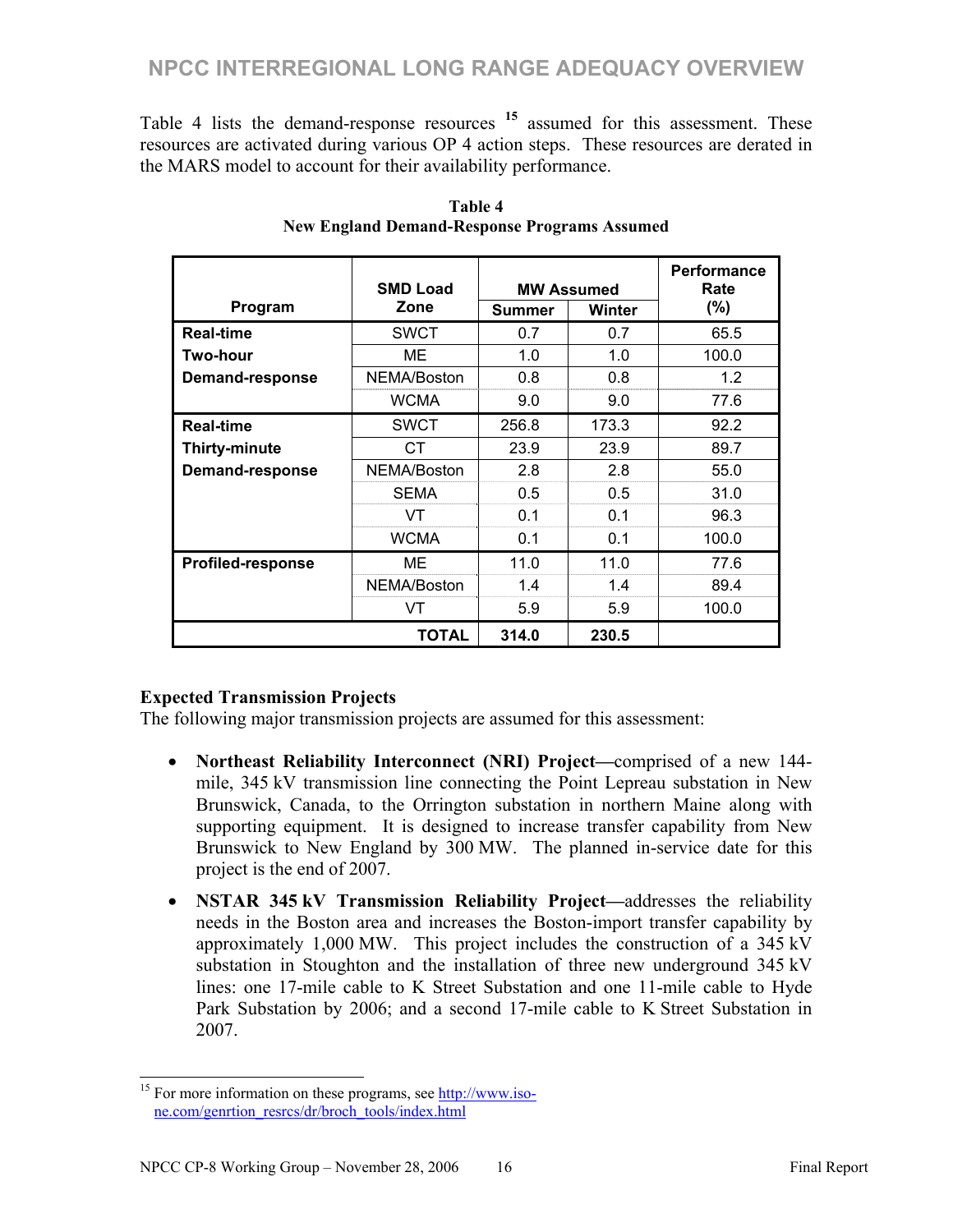• **Southwest Connecticut Reliability Project—**addresses the reliability needs in the Greater Southwest Connecticut, including the need to address operating constraints and impediments to interconnecting new generation. Phase 1 includes a 20-mile 345 kV circuit from Bethel to Norwalk, planned to be in service in 2006. Phase 2 includes a 70-mile 345 kV circuit from Middletown to Norwalk, planned to be in service in 2009. The transfer capabilities of SWCT and Norwalk/Stamford interfaces are expected to increase to 2,350 MW and 1,300 MW after Phase 1, and to 3,650 MW and 1,650 MW after Phase 2.

### **Expected Impact of Market Programs**

On June 16, 2006, FERC approved a Settlement Agreement **<sup>16</sup>** creating a newly designed Forward Capacity Market (FCM) that will replace the current monthly Installed Capacity (ICAP) auctions. The FCM will establish competitive auctions for capacity resources to be held three years ahead of their anticipated need. The Forward Capacity Auction (FCA), which will be held annually, will be a descending clock auction. There are also annual reconfiguration auctions two years, one year, and just prior to the Commitment Period. All qualified capacity resources (existing, new, or imports) may offer/bid into the auction. Capacity clearing in an FCA will be entitled to receive capacity payment based upon performance. The first auction is expected to be held in the first quarter of 2008 for a commitment period beginning June 1, 2010. During the transition period from December 1, 2006 to May 30, 2010, the current UCAP products will be retained, and all listed ICAP resources will receive a monthly capacity payment based on a fixed payment rate that is adjusted annually.

Under the FCM, 100 percent of Installed Capacity Requirement (ICR) needed to meet the once in 10 years resource adequacy criterion will be procured for the power year beginning three years later. In New England's RSP06, ICR for future years were projected under different scenarios. For the years that showed a capacity shortfall, the amount of resources that must be added to the system is determined. Since the type of resources that will be added to the system is presently unknown, generic generatorexpansion units were added to the system as needed as resource proxies. These units served to keep the LOLE equal to or lower than the system criterion of not disconnecting firm load more than one day in 10 years. The expansion unit was assumed to be rated at 172.5 MW, with a 10% forced outage rate and requires 5 weeks of maintenance per year. Assuming current FERC approved 2,000 MW of tie-line benefits from neighboring control areas, RSP06 identified that New England will need one such expansion unit by 2009, 6 by 2010, and 10 by 2011. To account for the loss of New Boston unit 1, two additional expansion units are assumed to be added to the system in 2009. For the purpose of this assessment, the above numbers of units are assumed to be added to New England during the assessment period.

 $\overline{\phantom{a}}$ <sup>16</sup> http://www.iso-ne.com/regulatory/ferc/filings/2006/mar/er03-563-000\_030\_055\_3-7-06\_corrected.pdf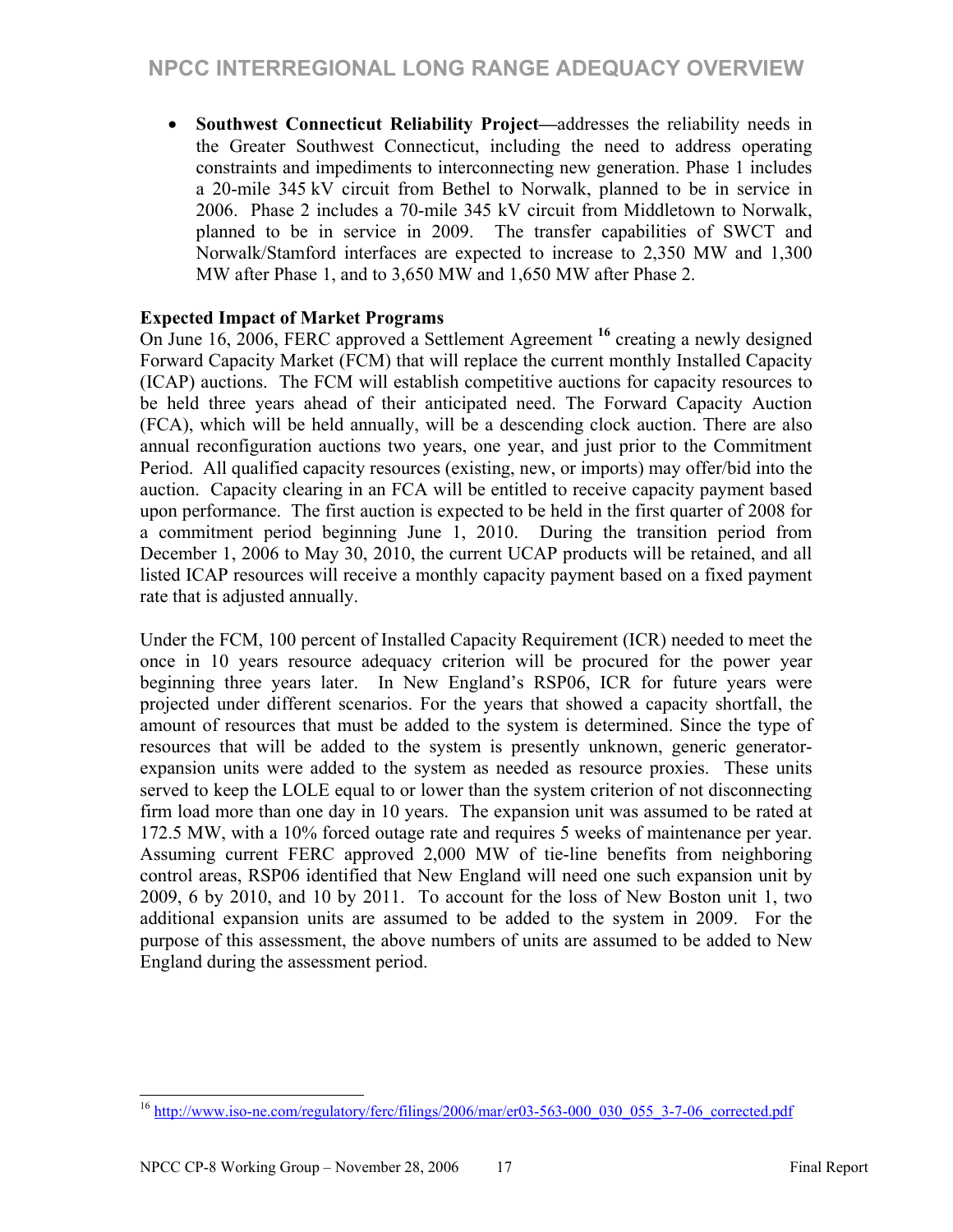# **New York**

### **Demand**

The New York area is a summer-peaking system, and summer peak demands are expected to grow at an average rate of 0.9%, through 2011. The forecast developed by the NYISO is based on historical weather-normalized loads provided by the transmissionowners of New York State. At forecast load levels, a one-degree increase in the combined temperature humidity index, or CTHI, (an index that weights dry bulb by 60% and dew point by 40%, and includes a lag structure) above the design value of 81.31 will result in about 500 MW of additional load.

### **Energy**

Energy consumption is forecast to grow at an average annual rate of 1.1% through 2011.

### **Expected Resources**

Existing resources are identified in "NYISO's 2006 Load and Capacity Data" book. **<sup>17</sup>** In addition to this generation, there are 925 MW of new generation under construction (including 98 MW of wind resources). NYISO is also relying on firm purchases totaling 990 MW over the Cross Sound Controllable Line and Neptune Project HVDC cables. Retirements totaling 1674 MW are expected over the period from 2005 through 2011.

NYISO forecasts the continuation of Special Case Resources (SCRs) of approximately 1,080 MW. SCRs are loads capable of being interrupted, and distributed generators rated at 100 kW or higher, that are not directly telemetered. SCRs are installed capacity (ICAP) resources that only provide energy/load curtailment when activated in accordance with the NYISO Emergency Operating Manual.

# **Fuel**

Figure 10 shows New York's resource capacity mix by fuel type for the year 2006 on an installed capacity basis.

Table 5 shows the projected installed capacity resource mix from 2007 through 2011. The "other" category includes wind power, resource recovery, wood burning, and other fuels. For the next five years, resources fueled by natural gas will meet all of the growth in projected energy consumption. Except for wind energy, no new resources employing other fuels are expected to be added in the planning period.

l  $17$  See:

http://www.nyiso.com/public/webdocs/services/planning/planning\_data\_reference\_documents/2006\_gol dbook\_public.pdf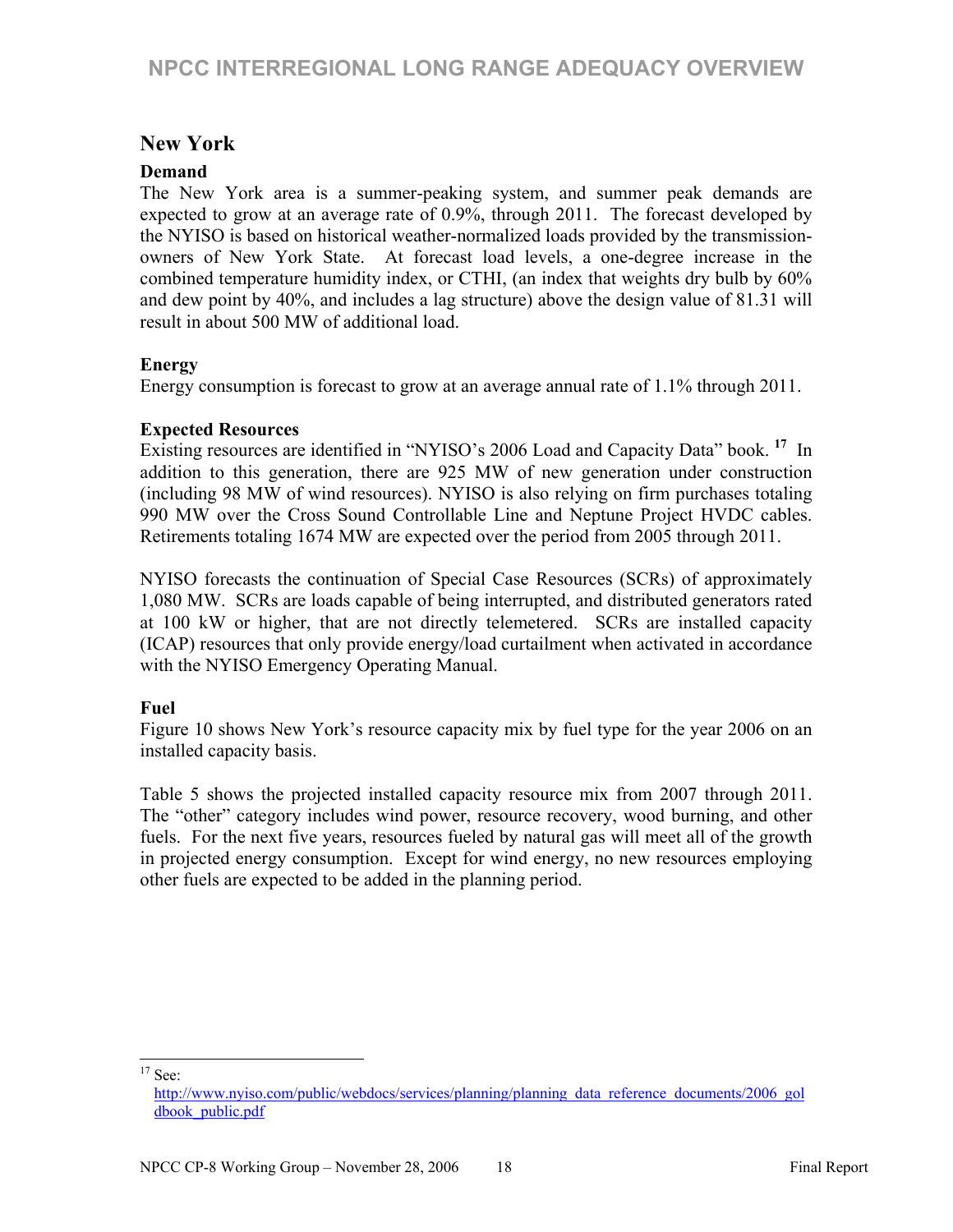

**Figure 10– New York Control Area Capacity Mix by Fuel Type for 2006** 

| Table 5                                                                          |
|----------------------------------------------------------------------------------|
| New York Planned Resource Capacity Mix by Fuel Type for July $-2007$ to 2011 (%) |

| <b>Month</b><br>Of<br>July | Coal | Gas $\&$<br>Oil | Gas<br>Only | <b>Hydro</b> | <b>Nuclear</b> | Oil<br>Only | Wind | Other |
|----------------------------|------|-----------------|-------------|--------------|----------------|-------------|------|-------|
| 2007                       | 8.9  | 36.2            | 16.4        | 14.4         | 13.1           | 9.2         | 0.9  | 0.9   |
| 2008                       | 8.5  | 36.3            | 16.5        | 14.4         | 13.3           | 9.3         | 0.9  | 0.9   |
| 2009                       | 8.1  | 35.0            | 17.0        | 14.9         | 13.7           | 9.5         | 0.9  | 0.9   |
| 2010                       | 8.1  | 35.0            | 17.0        | 14.9         | 13.7           | 9.5         | 0.9  | 0.9   |
| 2011                       | 8.1  | 35.0            | 17.0        | 14.9         | 13.7           | 9.5         | 0.9  | 0.9   |

There is a potential for a natural gas shortage in New York State in the winter. This could cause natural gas fired units to burn other fuels or curtail operations. If unit operation curtailment due to fuel unavailability occurs in load pockets, generation from other areas would need to help meet demand, causing heavier loading on the existing transmission system. Many of the dual fired units are the larger older steam units located in load pockets and would impact reliability needs in a multiple ways if retired. The real challenge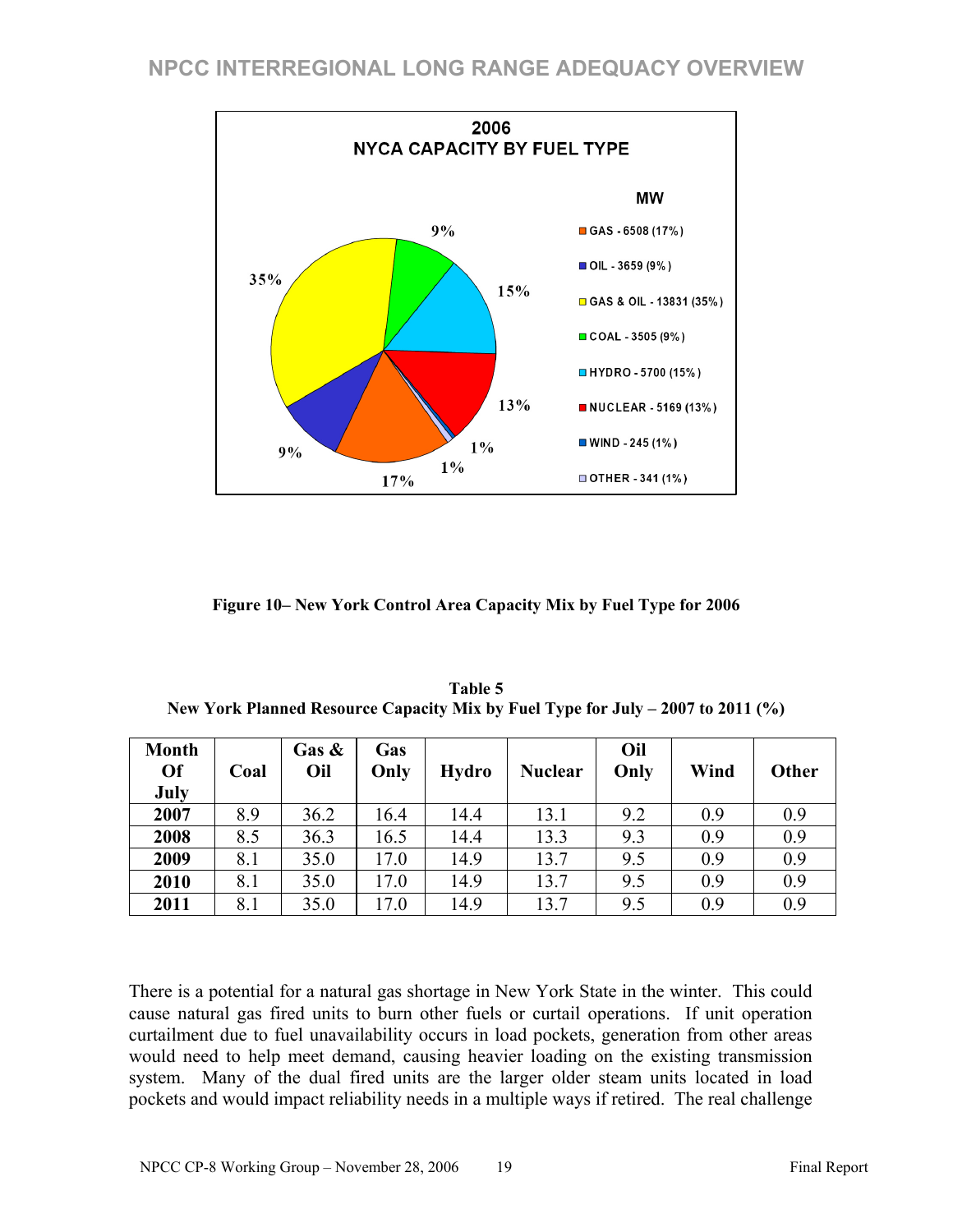on a going forward basis will be to maintain the benefits that fuel diversity, in particular dual fired fuel capability, provides today. This will be especially critical in New York City and Long Island which are entirely dependent on oil and gas fired units many of which have interruptible gas transportation contracts. In terms of operational strategy, the New York State Reliability Council has adopted the following local reliability rule:

# **I-R3. Loss of Generator Gas Supply (New York City & Long Island)**

#### **"The NYS Bulk Power System shall be operated so that the loss of a single gas facility (i.e., pipeline or storage facility) does not result in the loss of electric load within the New York City and Long Island zones."**

The NYSIO categorizes generation capacity fuel types into three supply risks: Low, Moderate and High.

The greatest risk to fuel supply interruption occurs during the winter months when both natural gas and heating fuel oils are competing to serve electrical and heating loads. Fortunately in New York, peak electrical loads occur during the summer months when demand is nearly 7,000 MWs greater than the winter peak. As such, New York can meet the winter peak of roughly 25,000 MW with sufficient generation without exposure to significant fuel risks. Even with a forced outage rate of 10%, there is sufficient generation in the low to moderate fuel risk categories to meet the winter electrical peak of 25,500 MW. This would leave a margin of nearly 4,000 MW or 14% of the total capacity characterized by low to moderate fuel risk.

#### **Transmission**

Two HVDC ties are available to deliver capacity and energy to New York over the study period. The Cross Sound Controllable Line from New England to New York was completed in 2004 and has recently seen firm capacity contracts established on the order of 330 MW delivered. The Neptune project from Pennsylvania to New York will be able to deliver 660 MW when it is completed in 2007. Another project with transfer capability improvement is the circuit and transformer upgrades from Sprainbrook to Sherman Creek substations. This is modeled as an increase in internal New York transfer capability into New York City by 350 MW in 2007.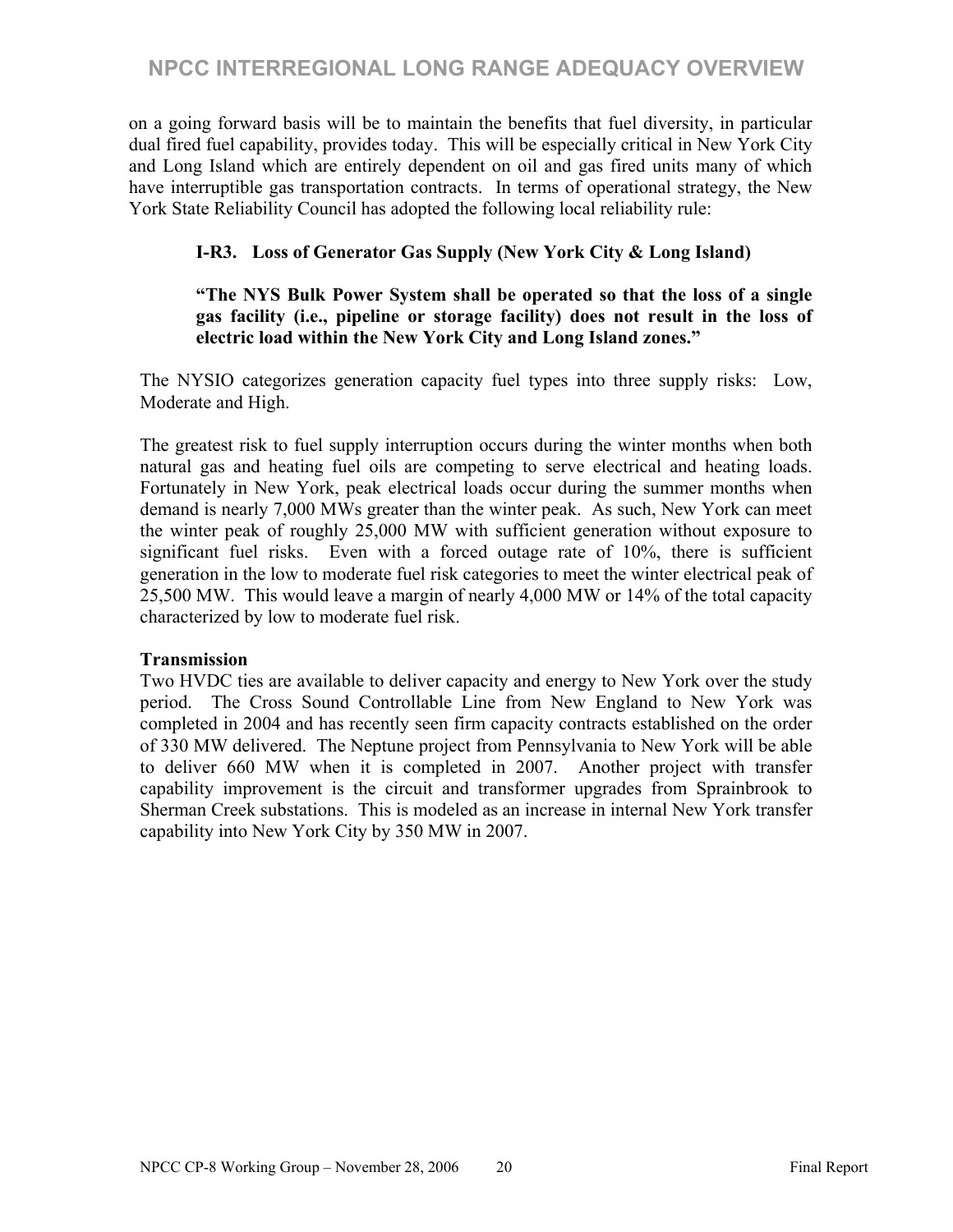# **Ontario**

# **Demand**

The actual summer peak demand for 2006 was 27,005 MW, which is 5.9% higher than the normal weather forecast of 25,502 MW in the latest NERC RAS report. **<sup>18</sup>** The actual winter peak for 2005/2006 was 23,766 MW, or 2.1% lower than the 24,272 MW normal weather forecast in the previous report.

With the continued growth of cooling load, the summer peak is expected to grow at a faster rate than the winter peak ensuring that Ontario remains summer peaking.

### **Load Sensitivity Analysis**

The IESO uses weather scenarios to capture the variability in demand due to weather. Load Forecast Uncertainty (LFU) - a measure of demand fluctuations due to weather variability - is a critical part of demand analysis. In conjunction with the normal weather forecast, LFU is valuable in determining a distribution of potential outcomes under various weather conditions. The IESO resource adequacy assessments use the normal weather forecast in combination with LFU to consider a full range of peak demands that can occur under various weather conditions with varying probability of occurrence. An extreme weather scenario is developed based on the most extreme weather experienced over 36 years of weather history. The extreme weather forecast for the summer of 2006 was 27,278 MW. Compared to normal weather, extreme weather results in over 1800 MW of additional demand. This extreme weather scenario is valuable for studying situations where the system is under duress, especially during peak periods.

#### **Energy**

The actual Ontario energy demand for 2005 was 157.0 TWh. Due to economic conditions, there has been a significant loss of industrial load. For this reason, annual energy demand is expected to fall short of the 2005 value in both 2006 (154.4 TWh) and 2007 (156.7 TWh).

#### **Resources**

 $\overline{\phantom{a}}$ 

Since last summer, more than 800 MW of new supply has been added to the Ontario power system including the 515 MW at the Pickering Nuclear Generating Station and 117 MW of gas-fired co-generation. The total new capacity includes new wind generation from three wind farms installed in Ontario. These facilities have an installed capacity of about 200 MW. The wind projects are listed in Table 6.

| <b>Wind Project</b>                 | <b>Installed</b><br>Capacity<br>(MW) |
|-------------------------------------|--------------------------------------|
| Kingsbridge 1 Wind Power Project    | 39.6                                 |
| <b>Melancthon Grey Wind Project</b> | 67.5                                 |
| Erie Shores Wind Farm               | ąд                                   |

**Table 6 New Wind Generation in Ontario** 

<sup>&</sup>lt;sup>18</sup> See: ftp://www.nerc.com/pub/sys/all\_updl/docs/pubs/LTRA2006.pdf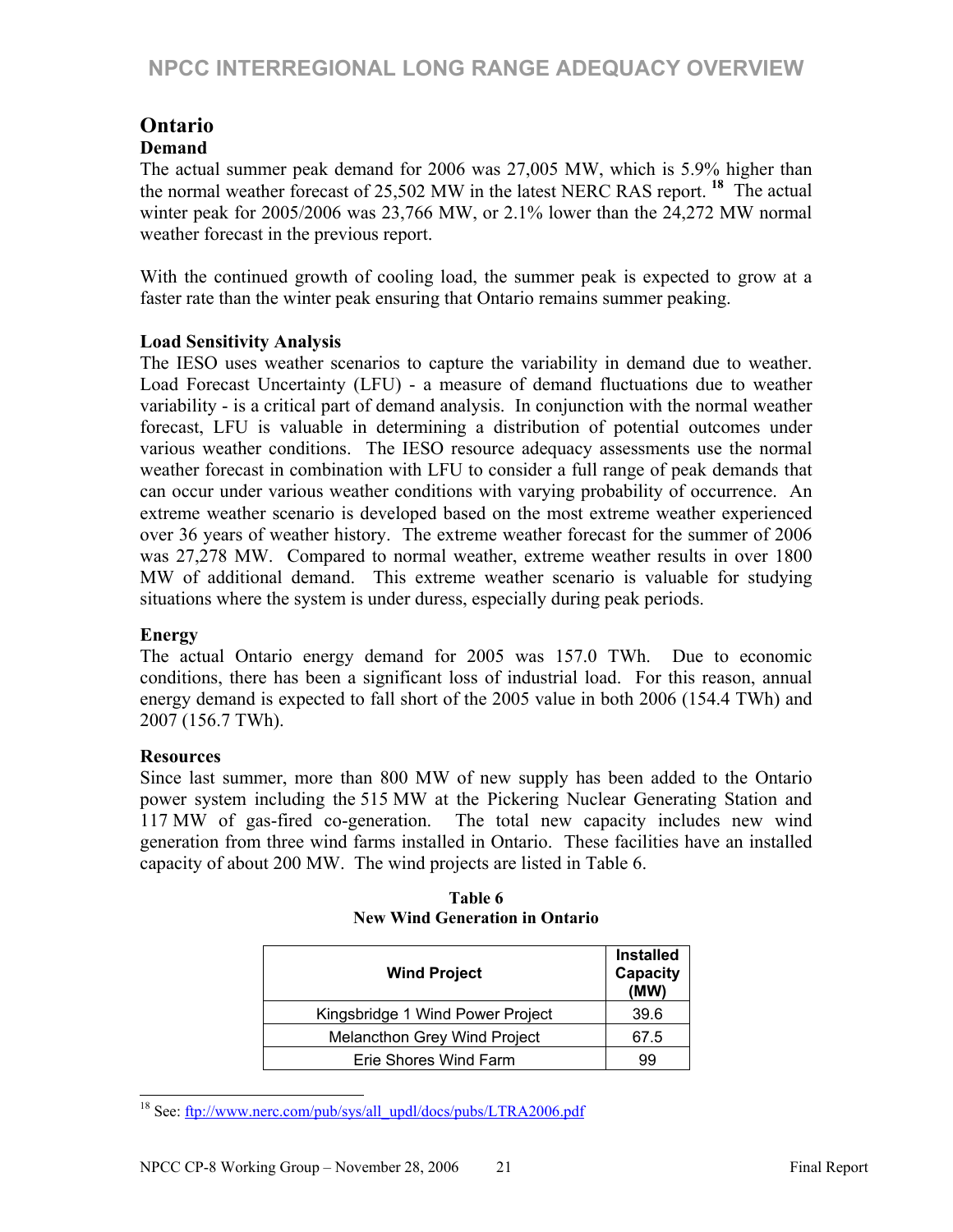Demand side resources are considered as identified in the list of Emergency Operating Procedures. Emergency Load Reduction Programs (ELRP) at the time of peak is forecast to be 56 MW. Emergency Demand Response Program (EDRP) at the time of peak is forecast to be 115 MW. In addition, there is a forecast of the assumed demand-side management (DSM) values that are coincident with the annual peak demand. These quantities, shown in Table 7, are assumed to reduce demand, prior to initiating any emergency operating procedures.

| Year | <b>DSM Value Coincident</b><br>with Annual Peak (MW) |
|------|------------------------------------------------------|
| 2007 | 485                                                  |
| 2008 | 729                                                  |
| 2009 | 976                                                  |
| 2010 | 1,061                                                |
| 2011 | 1,351                                                |

| <b>Table 7</b>                                |  |  |  |  |  |  |
|-----------------------------------------------|--|--|--|--|--|--|
| <b>Assumed DSM for Ontario – 2007 to 2011</b> |  |  |  |  |  |  |

The IESO produces a week by week Outlook of reserve margins, based on levelized risk, which shows a different reserve requirement and different reserve margin for each week of the summer period. The Outlook published in June of 2006 showed an average of 14.3% available reserve during the summer months, compared to an average of 16.0% a year earlier. The weekly requirement in the June Outlook averages about 15.6% for the summer months. However, it should be recognized that the methodology for calculating demand and the methodology for determining the hydroelectric resource availability have been changed. The methodology changes result in lower reserve values this year, despite the fact that the overall resource adequacy situation is better than it was before.

Under median and high demand growth assumptions, resources that are currently available within Ontario, together with the expected new resources and/or available imports, are sufficient to meet the NPCC resource adequacy criterion from 2007-2011.

Considerable steps have been taken and are planned to enable retirement of Ontario's coal-fired units (6,500 MW). In executing these changes, flexibility is essential to accommodate the large amounts of new generation required and the impact of each change on the entire system. Careful and continuous coordination and adjustment of plans is taking place to ensure successful implementation of the coal replacement program while maintaining reliability.

Future generating resource capacity additions of 9,815 MW are under construction or planned to come into service during the study period 2007 to 2011. At the present time, IESO is working with Ontario Power Authority (OPA) to ensure reliability in Ontario while reducing coal-fired emissions. The Ontario government has a policy to shut down the coal plants once replacement capacity is available. The plants will remain in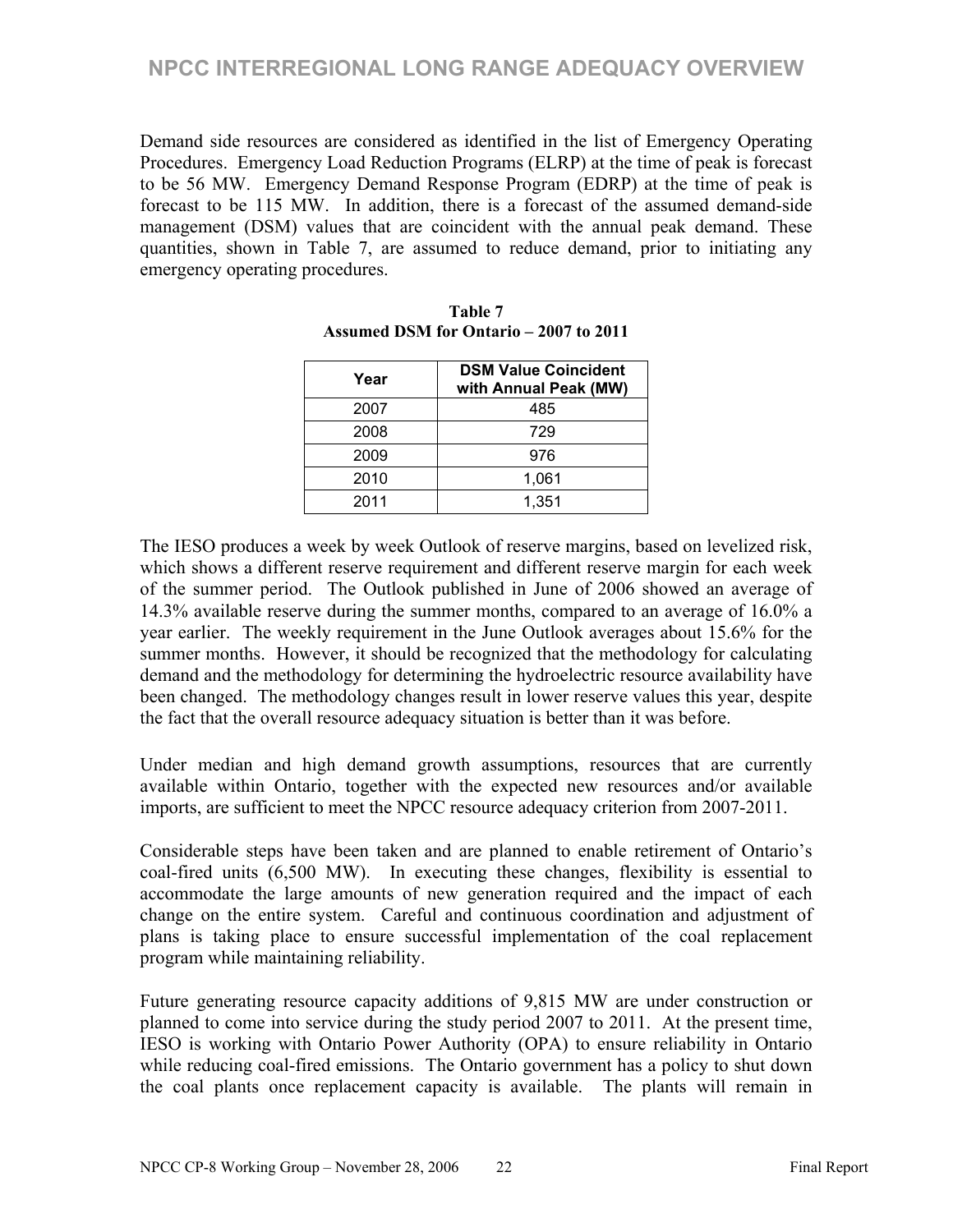operation as required to maintain reliability. It is assumed that coal fired generation will continue to be available during the study timeframe of 2007 to 2011.



The fuel mix at the time of summer peak for 2007 is shown in Figure 11.

**Figure 11 – Ontario Capacity Mix by Fuel Type for Summer 2007** 

Table 8 shows the projected installed capacity resource mix from 2007 through 2011, at the time of the annual peak.

| Table 8                                                                            |
|------------------------------------------------------------------------------------|
| Ontario Planned Capacity Mix by Fuel Type at Time of Annual Peak – 2007 – 2011 (%) |

| <b>Fuel Type</b> | 2007 | 2008 | 2009 | 2010 | 2011 |
|------------------|------|------|------|------|------|
| Coal             | 20   | 19   | 18   | 17   | 16   |
| Gas/Oil          | 18   | 19   | 24   | 25   | 28   |
| Hydroelectric    | 25   | 25   | 23   | 22   | 21   |
| <b>Nuclear</b>   | 36   | 35   | 32   | 30   | 32   |
| Wind             |      | 2    | 3    |      |      |
| <b>Biomass</b>   | 0    |      |      |      |      |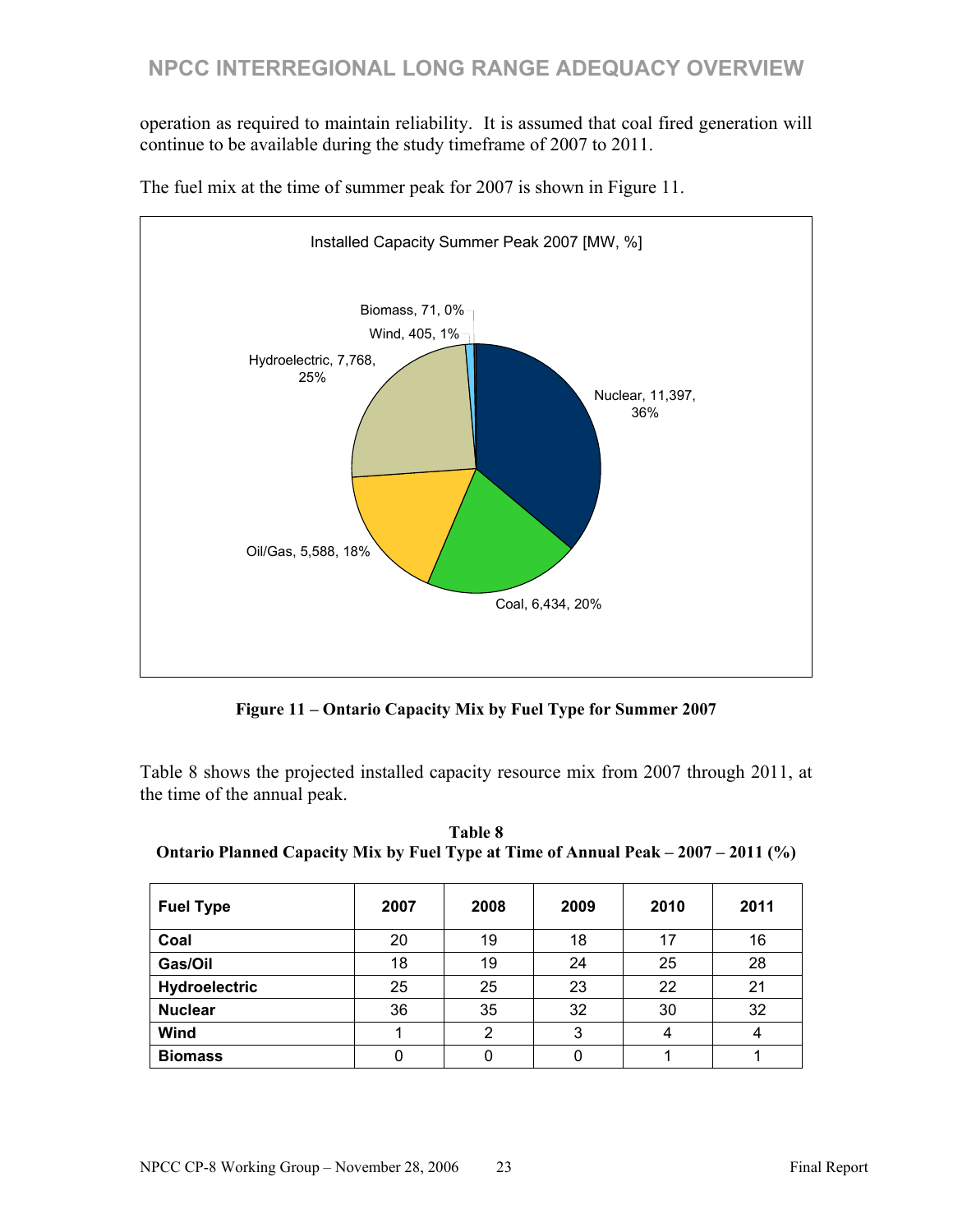Ontario Power Authority has responsibility for long-term supply, integrated power system planning, development of conservation and demand related measures and development of retail rate programs. This assignment of responsibilities has been implemented to provide assurance of adequate future electricity supply for Ontario. The OPA's first integrated power system plan (IPSP) is expected to be developed later in 2006, with Ontario Energy Board approval targeted for 2007. The IPSP will address Ontario electricity needs for the next 20 years. Generation deliverability to load is not currently an issue in Ontario and future requirements will be managed as part of the IPSP.

### **Fuel**

In anticipation of growing amounts of gas-fired generation in Ontario over the coming years, the IESO has joined with Union Gas, Enbridge, TransCanada Pipelines and the Ontario Energy Board to form the Ontario Gas Electric Interface Working Group (OGEIWG). This group will establish communication protocols, cross-functional training, contingency analysis and gas-electric day coordination in order to manage operational and reliability issues in both energy sectors. The Ontario Energy Board also has proceedings underway to review infrastructure and tariff issues.

The IESO requires generator market participants in Ontario to provide specific information regarding energy or capacity impacts if fuel supply limitations are anticipated. In general, fuel delivery infrastructure redundancy for non-renewable resources such as coal, uranium, oil and gas is sufficient such that more explicit analysis is considered only on an ad hoc basis.

# **Transmission**

Transmission capability into the Greater Toronto Area (GTA) has been enhanced over the past year with the addition of the second 500/230 kV, 750 MVA auto-transformer at the Parkway TS in the fall of 2005, a 240 MVAR shunt capacitor at the Essa TS and the planned removal of deratings on the 500/230 kV, 750 MVA autotransformer at the Trafalgar TS.

Imports from New York were limited at times by transmission constraints internal to Ontario in the summer 2005. These limitations are being addressed by augmenting the five existing 230 kV circuits between Niagara Falls and Hamilton that form the Queenston Flow West interface with a new 230 kV double circuit line between the Allanburg TS and the Middleport TS. This expansion project, together with improved 230 kV circuit ratings in the Burlington area, will remove these internal restrictions. New York imports are still expected to be limited, at times, by the ties to New York, although a net increase in import capability of about 350 MW is expected, once the required improvements have been completed. However, there have been delays in implementing all of the required improvements.

In addition, an existing Special Protection System at St. Lawrence has been reactivated and is available under peak load conditions to maximize simultaneous import capability from Hydro Quebec and New York.

A number of other transmission reinforcements are being developed to permit the connection of new generation to the Ontario system. Most significant of these is the need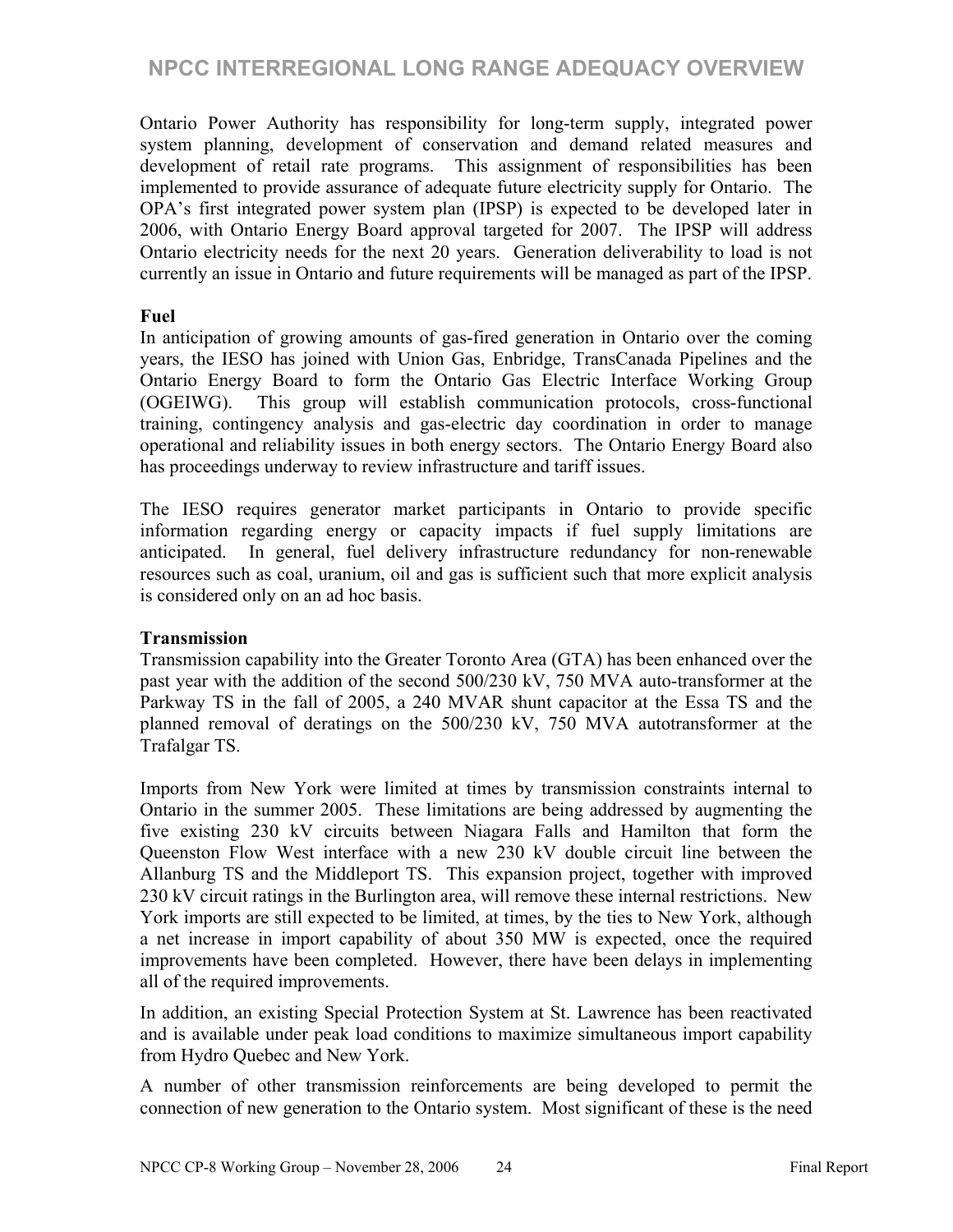to increase transmission capability from the area around the Bruce nuclear plant to accommodate the return of the two nuclear units and new supply from up to 1,000 MW of wind. The final arrangements have not been decided, but they will need to be in service by 2012 to avoid constraining the additional generation associated with the restart of two nuclear units and the addition of substantial amounts of wind power.

### **Operations**

The phase angle regulators (PARs) are available for service on the Michigan Ontario interconnections but are currently bypassed. High loop flows continue to be present through the Ontario System. The phase shifters have been installed by Hydro One in Ontario to mitigate the problems caused by the loop flows affecting Ontario's most heavily used interfaces. However, this equipment cannot be used as intended until IESO and the Mid-West System Operator (MISO) complete a corresponding operating agreement, which is currently awaiting negotiations between with Hydro One and the International Transmission Company.

The inability to regulate flows combined with lower than expected ratings on the PAR equipment resulted in significant congestion of imports from the Michigan direction in 2005. Beginning in summer 2006, the IESO, the Midwest ISO, Hydro One and International Transmission Company, have agreed to temporarily bypass the phase angle regulators for normal operation until an agreement is reached to make full use of their regulating capability. This increases Ontario's transfer capability to and from Michigan by 300 to 400 MW in the summer. Due to a forced outage, 230 kV circuit B3N (230 kV Scott – Bunce Creek circuit) has been out of service since 2003. Current work is ongoing to restring the circuit and it is currently expected to become available within the study period.

The IESO has been working with government and stakeholders to address some of the problems that surfaced last summer when the IESO relied on extensive use of emergency control actions in order to maintain reliability and avoid power interruptions. These measures, which were implemented in 2006, include:

- A Day Ahead Commitment Process which is expected to reduce the failure of import transactions in real time and increase commitment certainty for both domestic and out of province generators; and,
- An Emergency Load Reduction Program which will reduce consumption when required for reliability by providing incentives to loads to reduce their energy usage under stressed system conditions.

The IESO has achieved significantly better blackstart preparedness after the blackout in August 2003 by procuring additional blackstart capability and requiring actual line energization tests annually in conjunction with existing generator black start tests.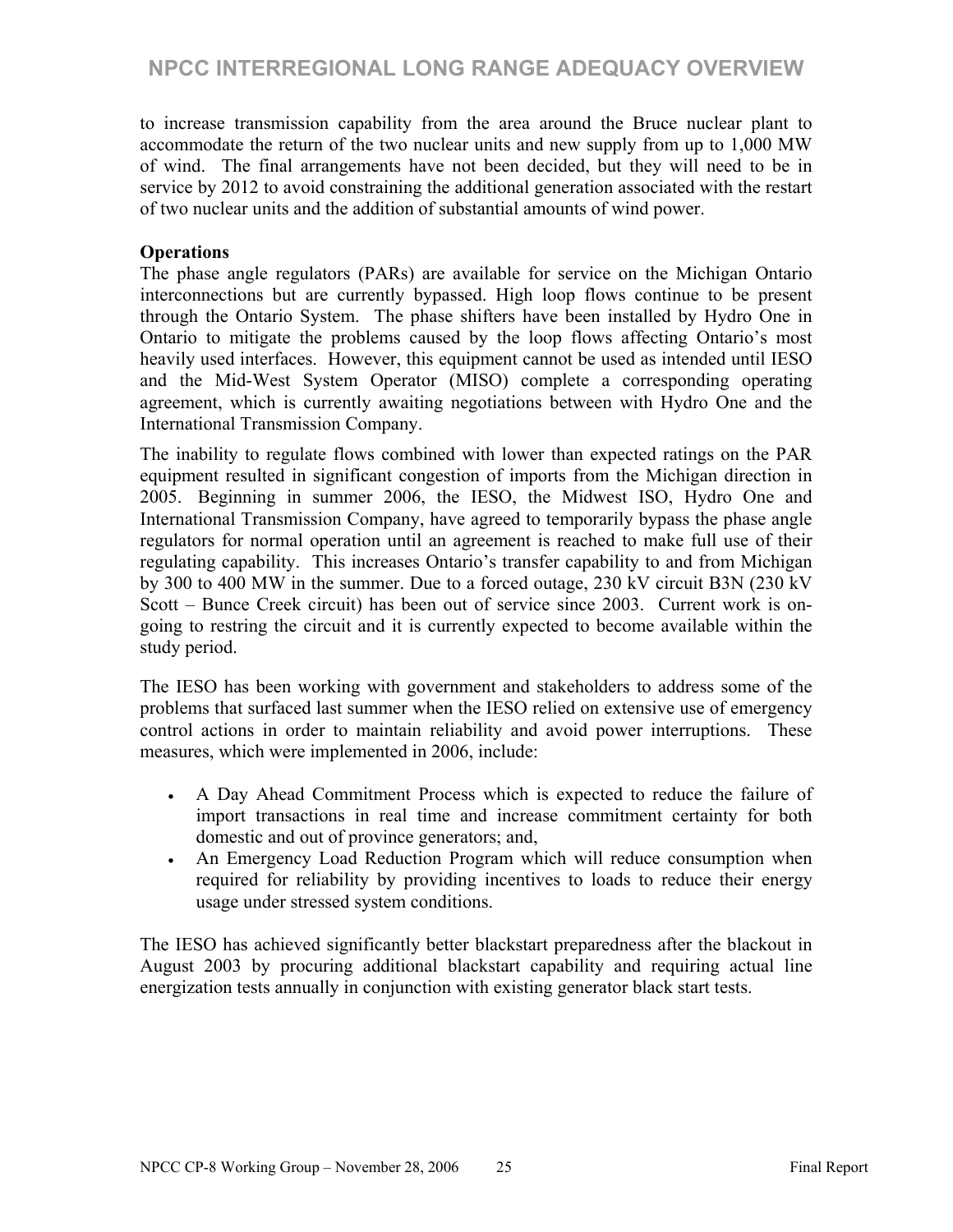# **Québec**

### **Load Forecast**

Québec's winter-peak demand is projected to grow at a compound annual growth rate (CAGR) of 0.7% from 2007 to 2011. The long term load forecasting is done by modeling economic activity, population distribution and growth, residential, commercial and industrial activity and is based on a 30 year analysis of average weather. The monthly internal peak forecast is done using typical weather conditions for each winter month.

Québec uses different sets of load multipliers. For the first four years of the study, the load multipliers increase annually to reflect a higher uncertainty further in time. After four years, the load multipliers remain constant. These annual load multipliers were used in the last NPCC Québec Triennial Review of Resource Adequacy. **<sup>8</sup>**

In addition, Hydro-Québec Production has firm export commitments of 455 MW to neighbouring networks outside Québec.

#### **Expected Resources**

All existing resources are modeled. New generation includes 986 MW from five hydroelectric projects (Mercier, Eastmain 1, Péribonka, Chute-Allard, Rapides-des-Coeurs). All five projects are currently under construction or in partial commercial operation. In December 2006, wind power installed capacity will total 322 MW and is planned to increase to approximately 2,500 MW by December 2011. Capacity contribution from wind power is not currently considered but is being evaluated.

Some industrial loads can be called upon to reduce their consumption during peaking conditions. The de-rated amount of interruptible loads is approximately 1,000 MW from December to March in all years of this assessment. De-rating reflects operational constraints. A 200 MW capacity purchase contract from New Brunswick expires in November 2011.

Figure 12 shows Québec installed capacity by fuel type (including Churchill Falls).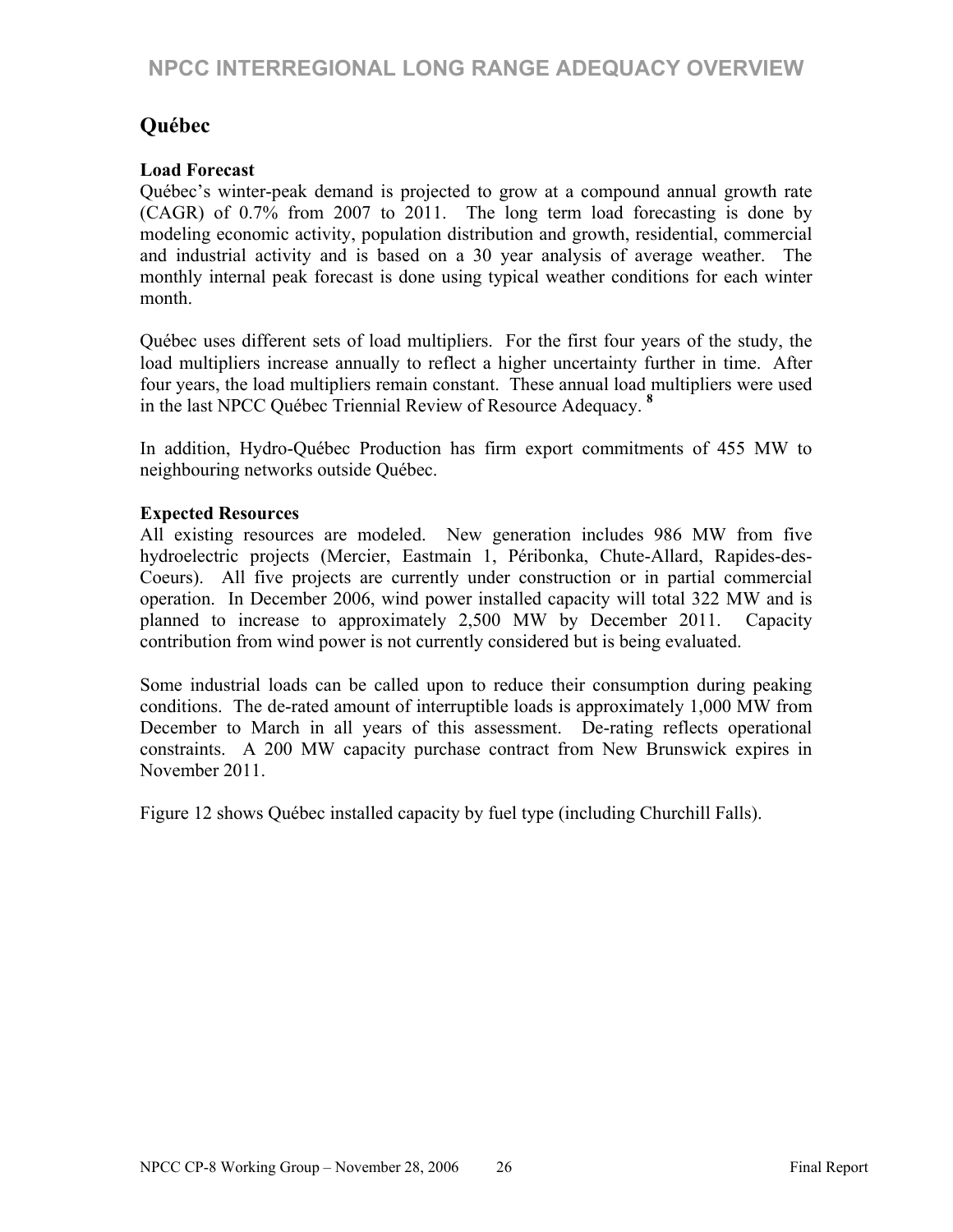

**Figure 12– Québec Capacity Mix by Fuel Type**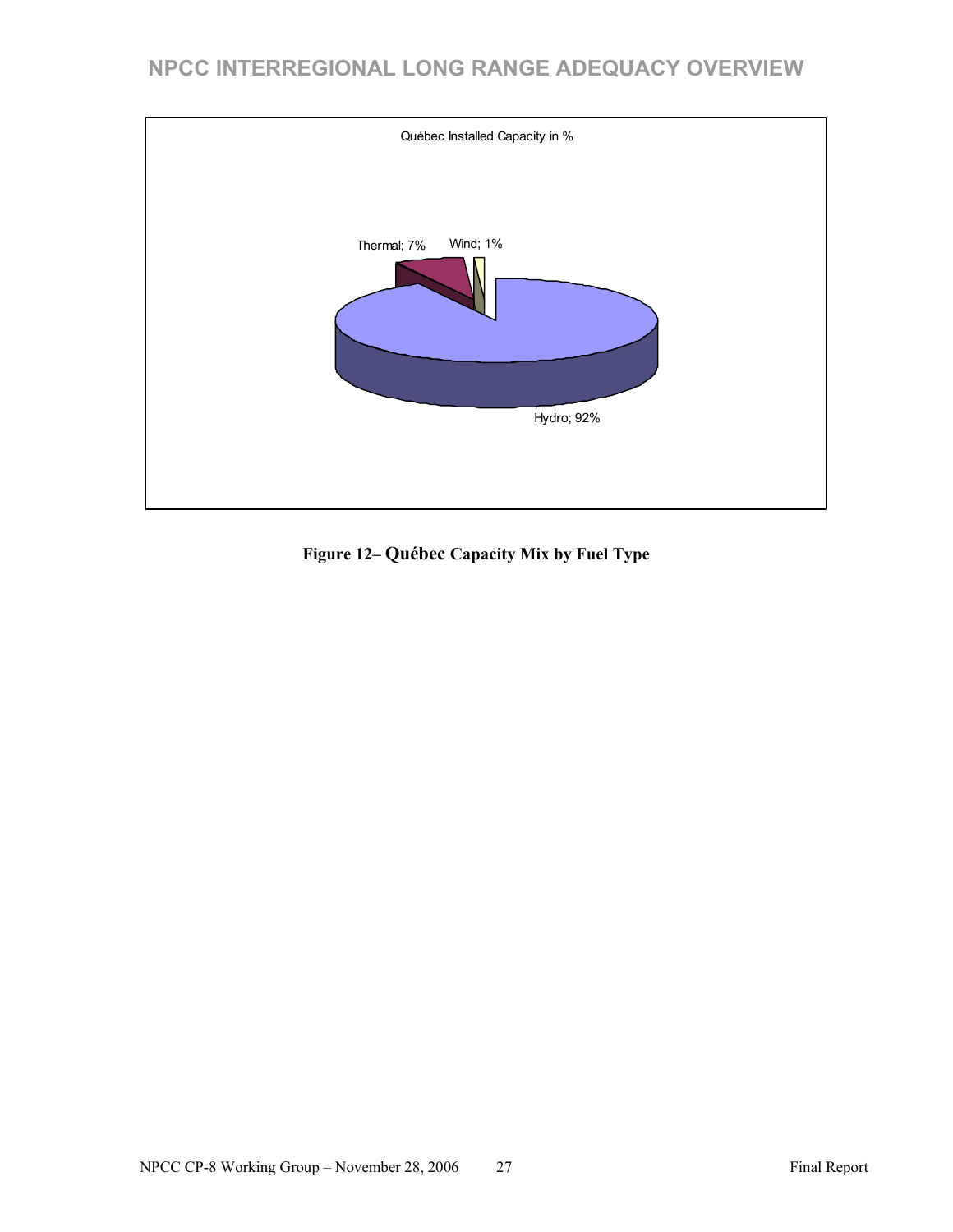# **Modeling of Neighboring Regions**

For the scenarios studied, a detailed representation of the neighboring regions of RFC (Reliability*First* Corp.) and the MRO-US (Midwest Reliability Organization – US portion) was assumed. The assumptions are summarized in Table 9 and Figure 13.

|                                              | <b>PJM</b> | <b>RFC-Other</b> | <b>MRO-US</b> |
|----------------------------------------------|------------|------------------|---------------|
| Peak Load (MW)                               | 113,347    | 88,070           | 25,265        |
| <b>Peak Month</b>                            | January    | January          | January       |
| <b>Assumed Capacity (MW)</b>                 | 175,626    | 119,894          | 35,017        |
| <b>Purchase/Sale (MW)</b>                    | $-1,774$   | 0                | 0             |
| Reserve (%)                                  | 53         | 36               | 39            |
| <b>Weighted Unit Availability</b><br>$(\% )$ | 88.3       | 83.8             | 83.1          |
| <b>Operating Reserves (MW)</b>               | 3,400      | 2,206            | 1,700         |
| <b>Curtailable Load (MW)</b>                 | 2,061      | 2,000            | 270           |
| No 30-min Reserves (MW)                      | 2,765      | 1,470            | 1,200         |
| <b>Voltage Reduction (MW)</b>                | 2,201      | $\Omega$         | 1,100         |
| No 10-min Reserves (MW)                      | 634        | 736              | 500           |
| Appeals (MW)                                 | 400        | 0                | 200           |

**Table 9 RFC and MRO 2006/07 Assumptions <sup>19</sup>**

 $\overline{\phantom{a}}$ 

 $19$  Load and capacity assumptions based on NERC's Electricity, Supply and Demand Database (ES&D) available at: http://www.nerc.com/~esd/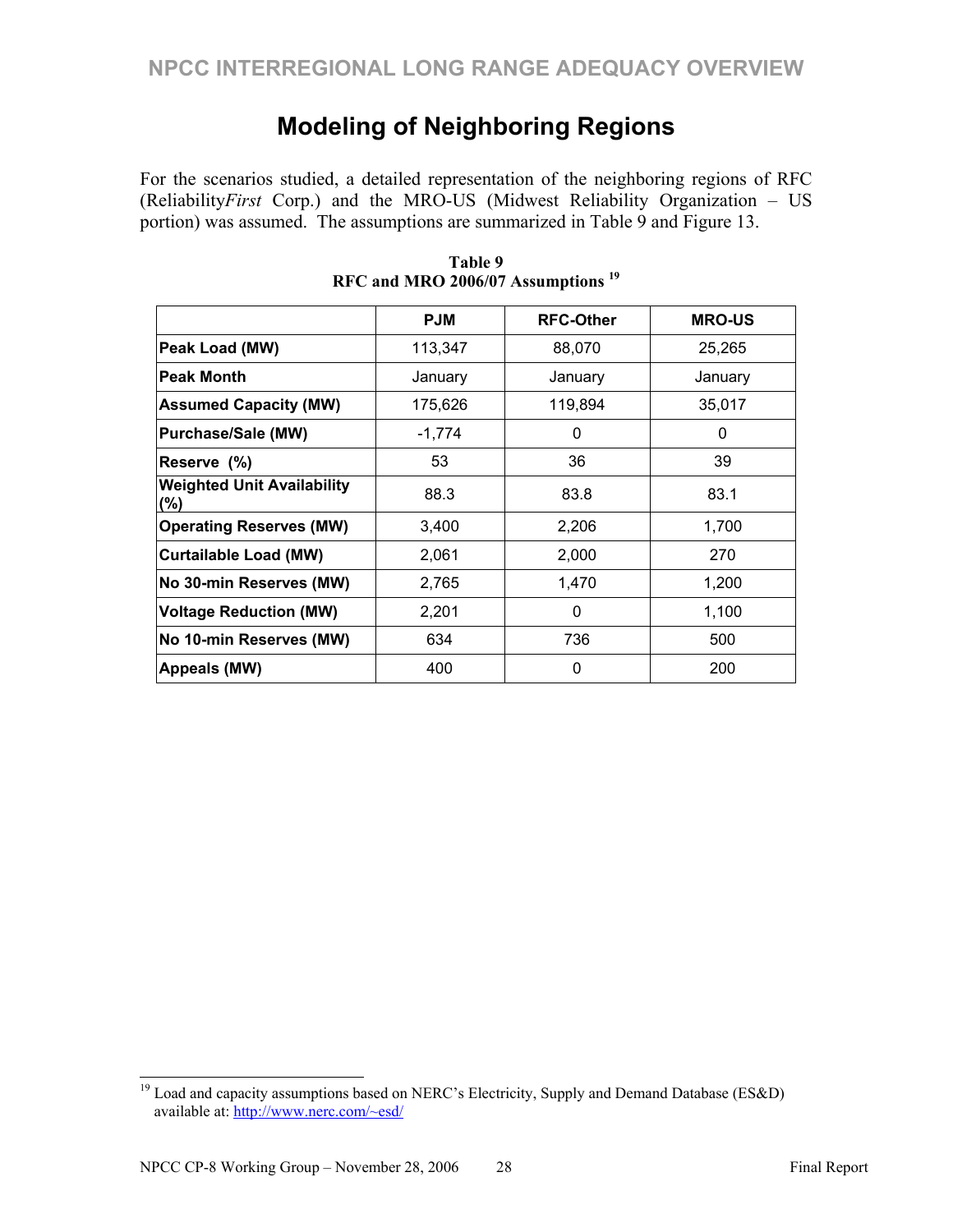

**Figure 13 - 2006/07 Projected Monthly Expected Peak Loads for NPCC, RFC, PJM and the MRO** 

# **Reliability***First*

Reliability*First* is a newly formed not-for-profit company whose goal is to preserve and enhance electric service reliability and security for the interconnected electric systems within its territory. Reliability*First* was approved by the North American Electric Reliability Council (NERC) to become one of eight Regional Reliability Councils in North America and began operations on January 1, 2006.

Reliability*First* is the successor organization to three former NERC Regional Reliability Councils: the Mid-Atlantic Area Council (MAAC), the East Central Area Coordination (ECAR) Agreement, and the Mid-American Interconnected Network (MAIN) organizations. The year 2006 is a period of transition for the ECAR, MAAC and MAIN organizations, as their responsibilities are identified and transferred to Reliability*First*.

The RFC-Other area modeled in this analysis was intended to represent the non-PJM-RTO region data within RFC. The modeling of the RFC region is in transition due to changes in the regional boundaries between RFC, MRO, and SERC. This model was based on publicly available data from the 2005 NERC *Electricity Supply & Demand* (ES&D), which reported the data according to the old boundary definitions. The modeling of RFC-Other is expected to evolve for future studies as data reflecting the new regional boundaries becomes available. For now, the RFC-Other area is the non-PJM-RTO region that was formerly in either MAIN or ECAR. The MAIN and ECAR boundaries do not correctly define the new RFC boundaries, but this definition insures consistency within the use of the 2005 NERC ES&D data. The correct load and capacity for the non-PJM MAIN and ECAR region data are drawn out to model the reserves for this area.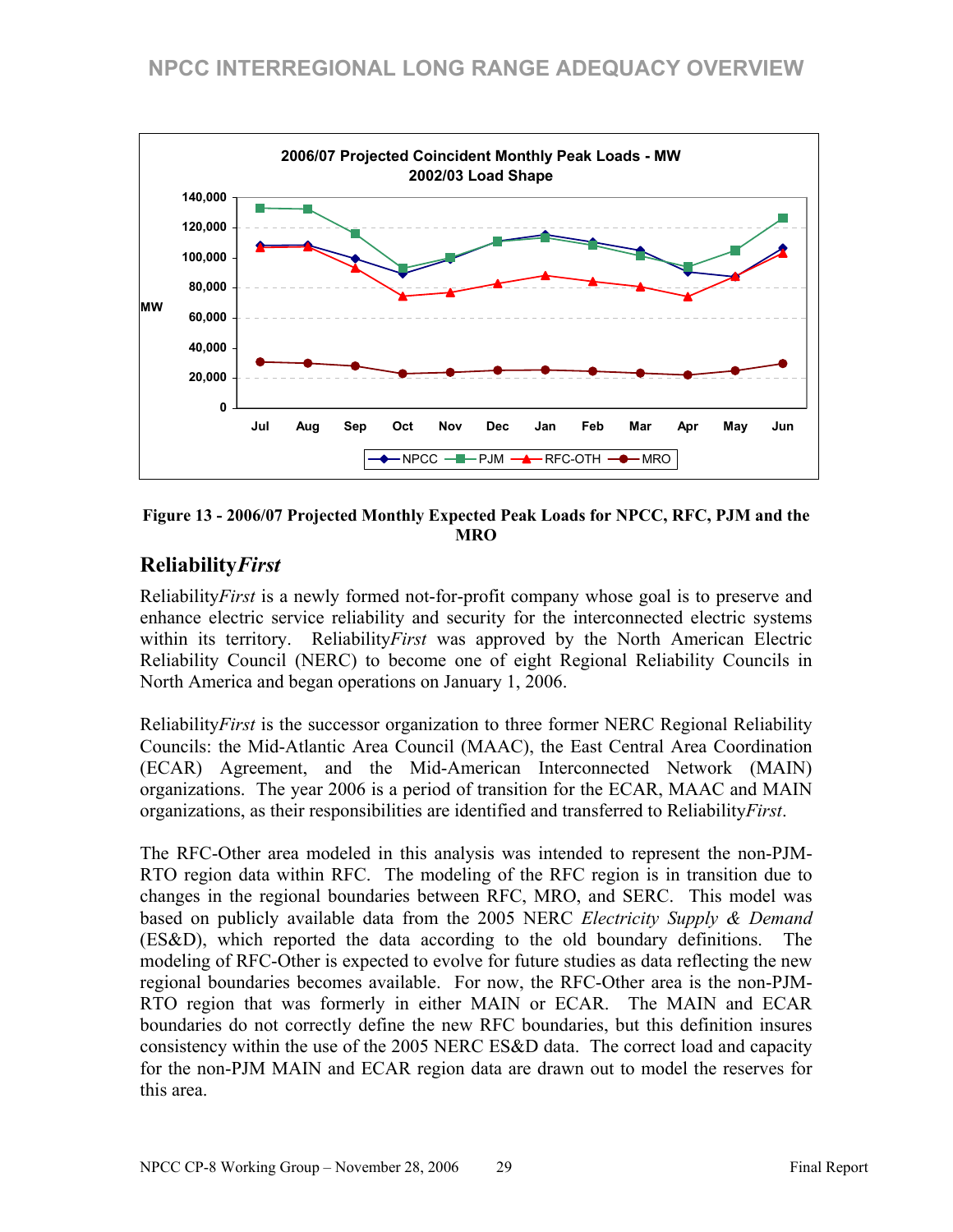Unit data was from the publicly available NERC data. From that data we represented each individual unit in the non-PJM RFC region, assigning each unit performance characteristics based on NERC class averages. The NERC class average characteristics were obtained from the 2005 update of NERC pc-GAR application, using the latest five year period of 2000-2004 for the determination of the class average data.

# **MRO**

The Midwest Reliability Organization (MRO) is a non-profit organization dedicated to ensuring the reliability of the bulk power system in the North Central part of North America. The primary focus of the MRO is ensuring compliance with regional and international reliability standards and criteria utilizing open, fair processes in the public interest.

Formation of the MRO was approved by the Mid-Continent Area Power Pool (MAPP) Executive Committee in November 2002. In 2005, this organization became operational and replaced the MAPP Regional Reliability Council of the North American Electric Reliability Council.

The U.S. portion of the MRO was modeled in this study, recognizing the strong transmission ties to the rest of the study system. This allowed a straight forward approach to develop the load and capacity data public sources such as the 2005 NERC ES&D data. From that data we represented each individual unit in the MRO-US area, assigning each unit performance characteristics based on NERC class averages. The NERC class average characteristics were obtained from the 2005 update of NERC pc-GAR application, using the latest five year period of 2000-2004 for determining of the class average data.

The MRO-US boundary definition was based on the NERC data which still included the MAIN region. Going forward, the NERC data boundaries will change due to the new RFC region and the corresponding boundary changes between RFC, MRO and SERC. For this model, the previous MRO, MAIN, ECAR and SERC boundaries applied with this expected to evolve for future studies as more current data becomes available.

# **PJM-RTO**

# **Load Model**

The load model used for the PJM-RTO corresponds to the PJM Planning division's technical methods to produce a load model of the forecast years in the study, calendar years 2007 through 2011.**<sup>20</sup>** The hourly load shape is based on observed 2002 calendar year values, which reflects representative weather and economic conditions for a peak planning study. The hourly loads were then adjusted per the PJM Load Forecast Report, February 2006, for the forecast monthly loads. This study modeled load forecast

l  $20$  Please refer to PJM Manuals 19 and 20, as well as the "PJM Generation Adequacy Analysis Technical Methods" at http://www.pjm.com/planning/res-adequacy/downloads/20040621-white-papersections12.pdf, for technical specifics.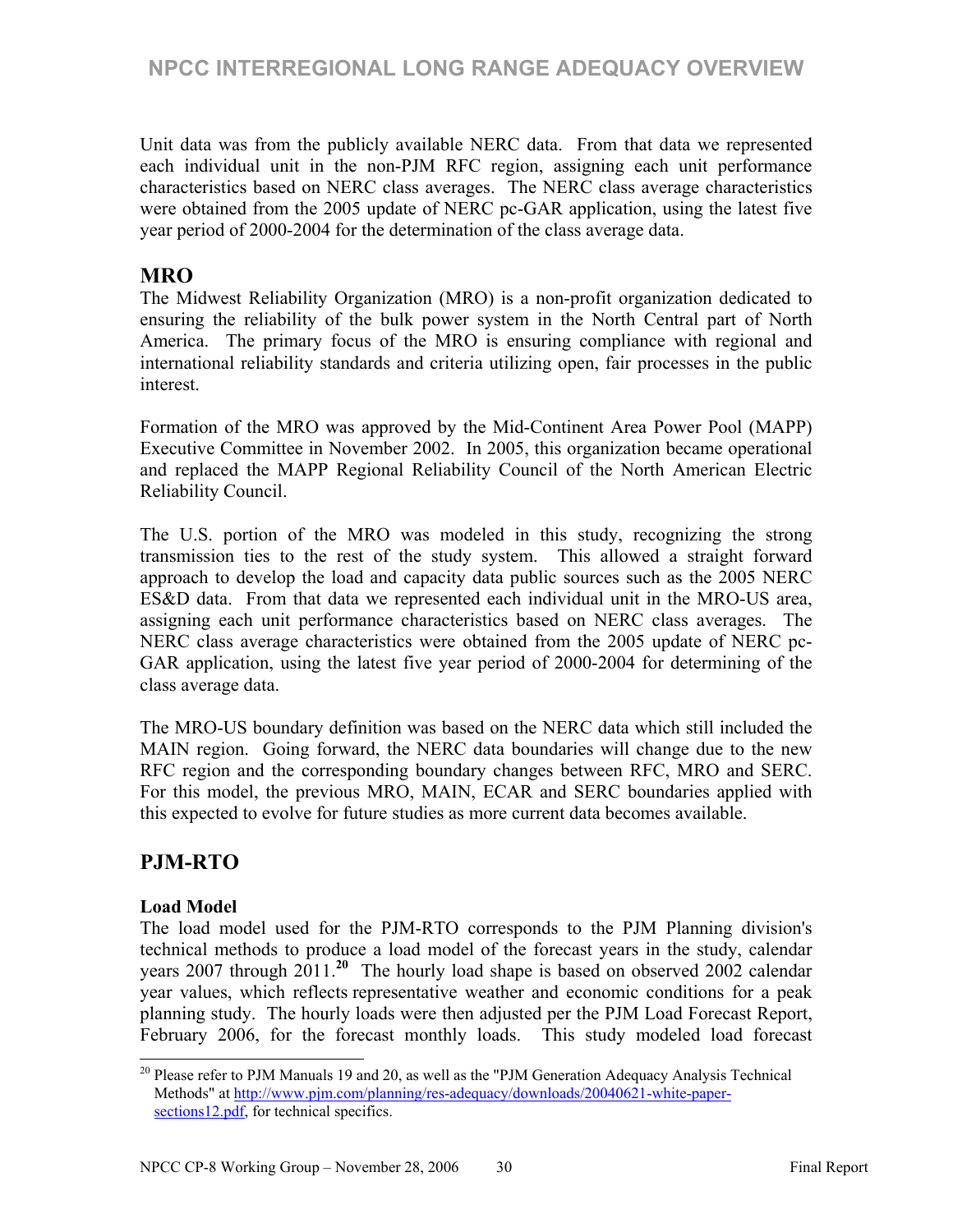uncertainty consistent with that used in recent probabilistic PJM models, per the above references, which reflects uncertainty for loads at a predetermined probability of occurrence. This load uncertainty typically reflects factors such as weather, economics, diversity (timing) of peak periods among internal PJM zones or regions, the period years the model is based on, sampling size, and how many years ahead in the future the load forecast.

### **Expected Resources**

The generation resources correspond to the publicly available EIA-411 data, submitted on or before April 1, 2006. Existing generation resources, planned additions, modifications, and retirements are per the EIA-411 data submission and the PJM planning process. Active Load Management (ALM) is reflected in this model's Emergency Operating Procedure level 1, corresponding to the publicly available data on the PJM web site ( http://www.pjm.com/planning/res-adequacy/downloads/2006-pjm-load-report.pdf ). This modeling of Active Load Management corresponds to the PJM Operations Staff ability to call up to 10 ALM events, in a peak period.

### **Expected Transmission Projects**

The transfer values shown in the study are reflective of peak load flow model conditions. PJM is a summer peaking area. The studies performed to determine these transfer values are in line with the Regional Transmission Planning Process employed at PJM, of which the Transmission Expansion Advisory Committee (TEAC) reviews these activities. All activities of the TEAC can be found at the pjm.com web site. All transmission projects are treated in aggregate, with the appropriate timing and transfer values changing in the model, per the TEAC information available on the PJM web site.**<sup>21</sup>**

# **Expected Impact of Market programs**

On September 29, 2006, PJM filed a Settlement Agreement **<sup>22</sup>** on behalf of numerous specified Settling Parties in FERC Docket Nos. ER05-1410 and EL05-148, concerning the Reliability Pricing Model (RPM). The settlement, which is supported or not opposed by the great majority of parties in the proceeding, makes a number of changes to the RPM proposal filed by PJM on August 31, 2005, including changes to the demand curve, use of 3-year forward (instead of 4-year forward) auctions, a Fixed Resource Requirement Alternative, and a peak-period generator availability metric. The Settlement proposes to implement RPM with the annual planning period that starts June 1, 2007. To enable PJM and market participant systems and business practice changes for RPM auctions that will start in April 2007, the Settling Parties asked FERC to approve the settlement, without change, by December 22, 2006.

The technical modeling requirements for the proposed RPM are consistent with the existing modeling and methods used at PJM, per the above modeling summaries used in this study.

<sup>&</sup>lt;sup>21</sup> See: http://www.pjm.com/committees/teac/teac.html

 $22$  See: http://www.pim.com/documents/ferc/documents/2006-d.html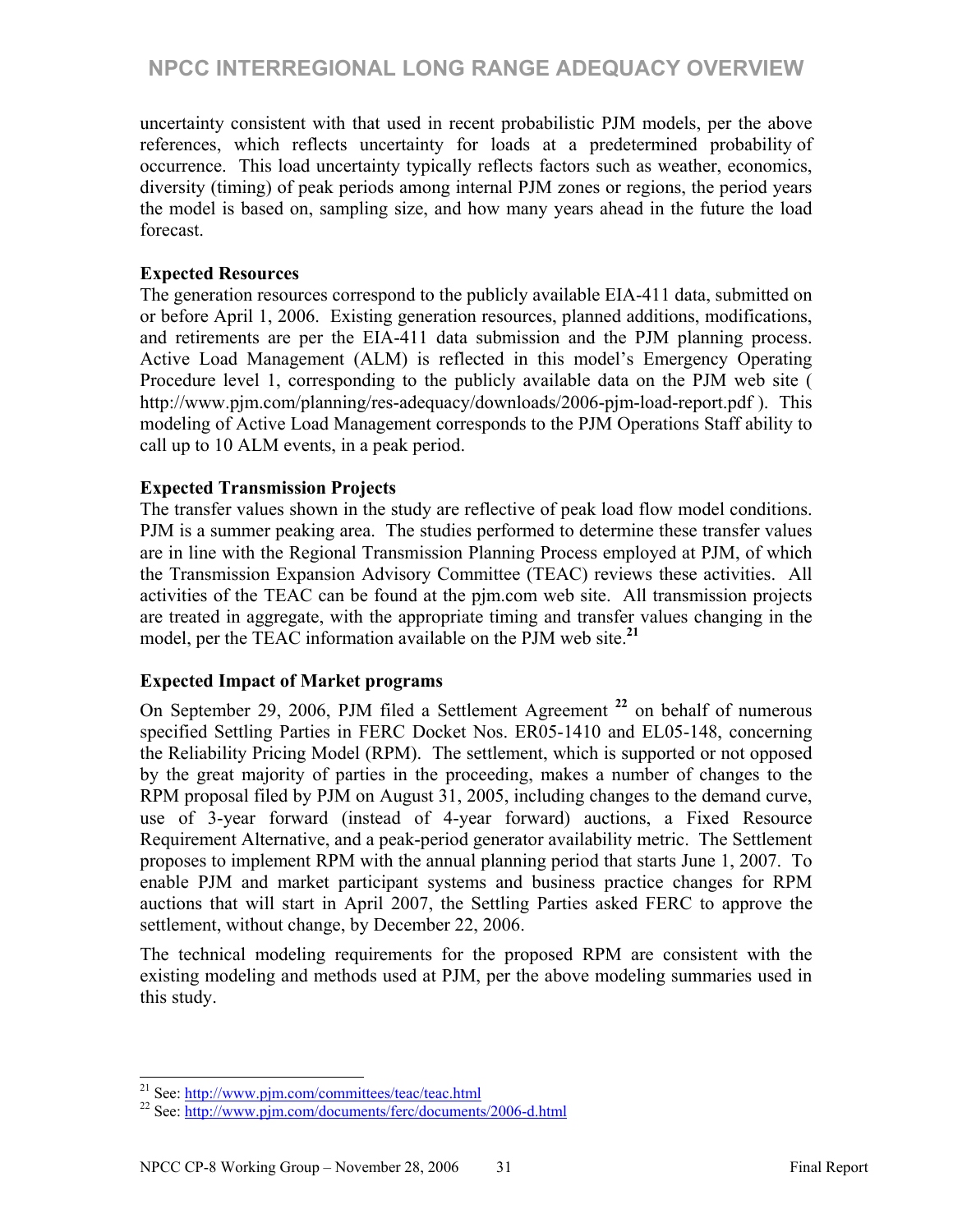#### **Modeling**

The modeling of PJM-RTO breaks the PJM region into four distinct areas: Eastern Mid-Atlantic (PJM Load Forecast Report, February 2006 Table C3), Central Mid-Atlantic (PJM Load Forecast Report, February 2006 Table C1), Western Mid-Atlantic, and the PJM Western areas combined with PJM South. This modeling follows known operational models and constraints while recognizing that areas with high reserves have few events invoking emergency operating procedures. The model in this study used many of the same modeling assumptions used in the PJM 2006 reserve requirement study.**<sup>23</sup>** This assessment was coordinated with the PJM 2006 reserve requirement study, results of which also available on the PJM web site. **<sup>24</sup> <sup>25</sup>**

For the PJM-RTO, the Mid-Atlantic Eastern and Central regions comprise almost all of the LOLE shown in the results section of this report with the primary contributor being the Eastern Mid-Atlantic area. Other PJM planning assessments also indicate that the eastern part of the PJM region is at higher risk for invoking emergency operating procedures for future planning periods.

#### **Fuel**

Figure 14 shows PJM-RTO's resource capacity mix by fuel type for the year 2006 on an installed capacity basis.

<sup>&</sup>lt;sup>23</sup> See: http://www.pjm.com/committees/planning/downloads/20051130-item8-pjm-irm-letter.pdf

<sup>&</sup>lt;sup>24</sup> See: http://www.pjm.com/committees/planning/downloads/20060426-item04-2006-reserve-requirementstudy.pdf

<sup>&</sup>lt;sup>25</sup> See: http://www.pjm.com/committees/planning/downloads/20060426-item04-2006-irm-studyresults.pdf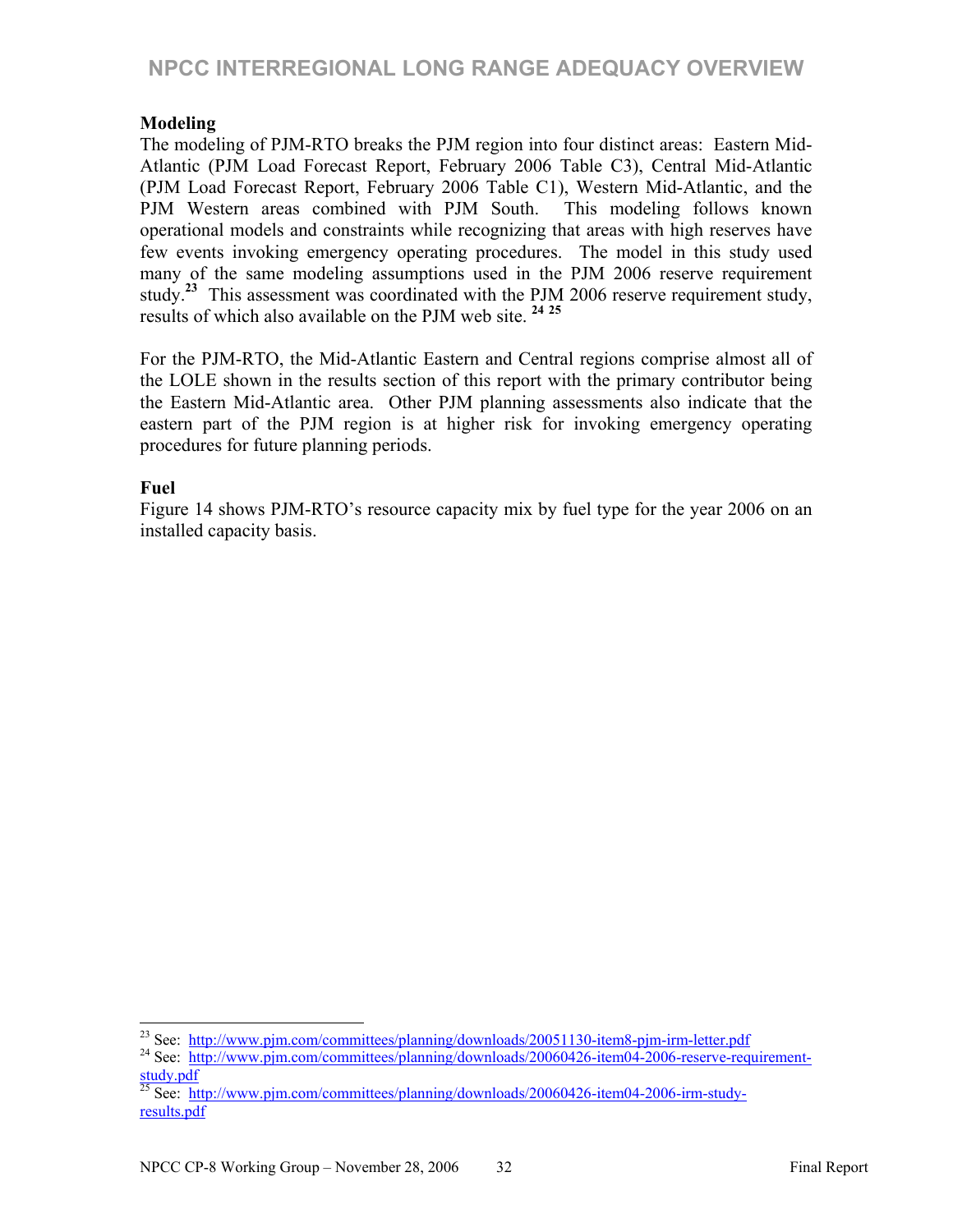

**Figure 14 – PJM-RTO Capacity Mix by Fuel Type for 2006** 

Table 10 shows the projected installed capacity resource mix from 2007 through 2011. The table shows a relative stable resource mix throughout the study period.

| <b>Fuel Type</b> | 2007           | 2008 | 2009 | 2010 | 2011 |
|------------------|----------------|------|------|------|------|
| Coal             | 41             | 41   | 42   | 42   | 42   |
| Gas/Oil          | 8.8            | 8.5  | 8.5  | 8.3  | 8.2  |
| Hydroelectric    | $\overline{2}$ | 2    | 2    | 2    | 2    |
| <b>Nuclear</b>   | 19             | 19   | 19   | 19   | 19   |
| Jet/Gas          | 26             | 26   | 26   | 26   | 26   |
| Wind             | 0.07           | 0.07 | 0.10 | 0.10 | 0.10 |
| <b>Diesel</b>    | 0.3            | 0.3  | 0.3  | 0.3  | 0.3  |
| <b>PSH</b>       | 2.5            | 2.5  | 2.5  | 2.5  | 2.5  |

**Table 10 PJM-RTO Planned Capacity Mix by Fuel Type – 2007 – 2011 (%)**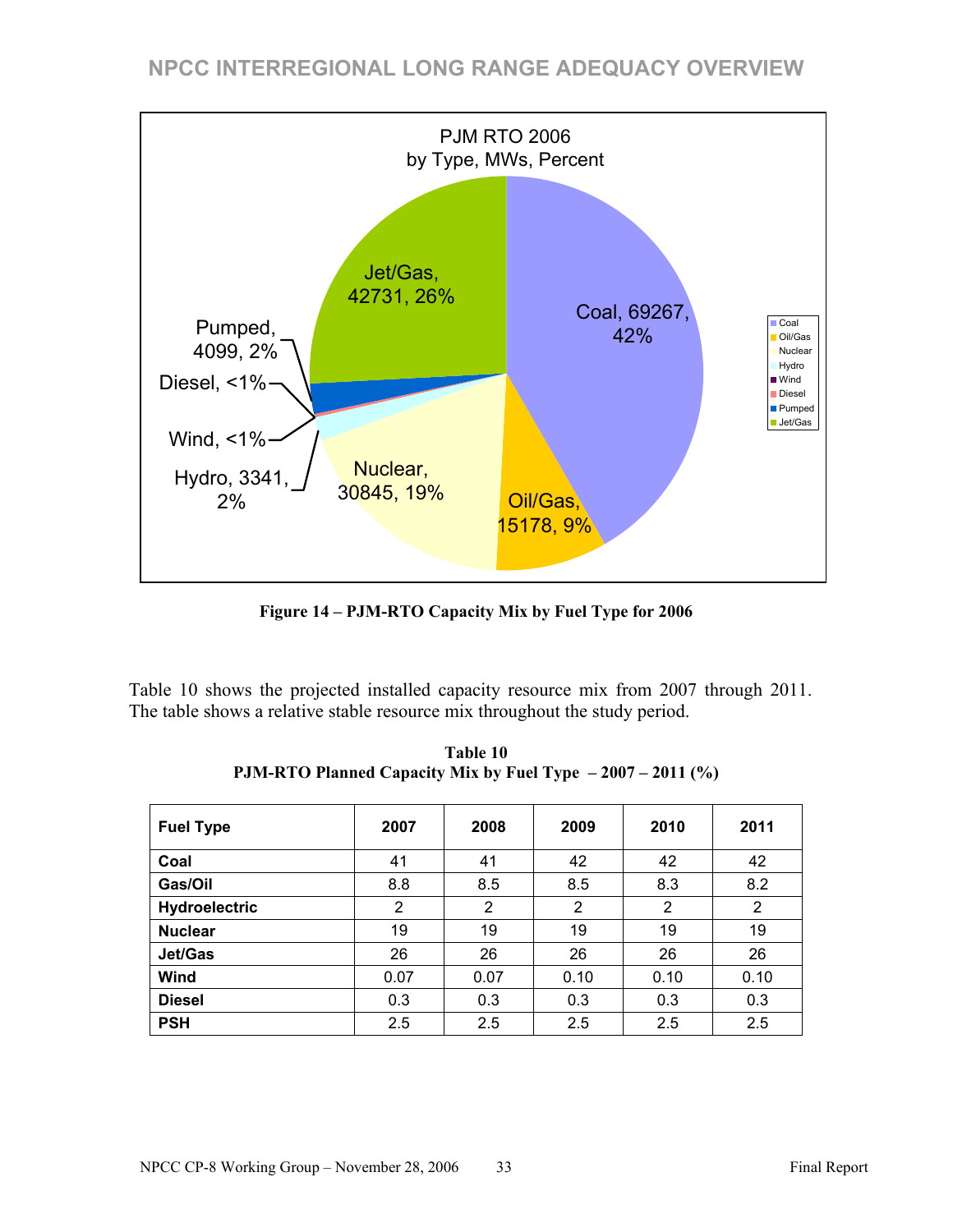# **RESULTS**

Figures 15 (a) and 15(b) summarize the annual Area Loss of Load Expectation (LOLE) estimated for the 2007-2011 period. For the PJM-RTO, the LOLE levels shown are primarily influenced by the Eastern Mid-Atlantic area.



**Figure 15(a) - Summary of Annual Area LOLE (2007 – 2011)** 



**Figure 15(b) - Summary of Annual Area LOLE (2007 – 2011)**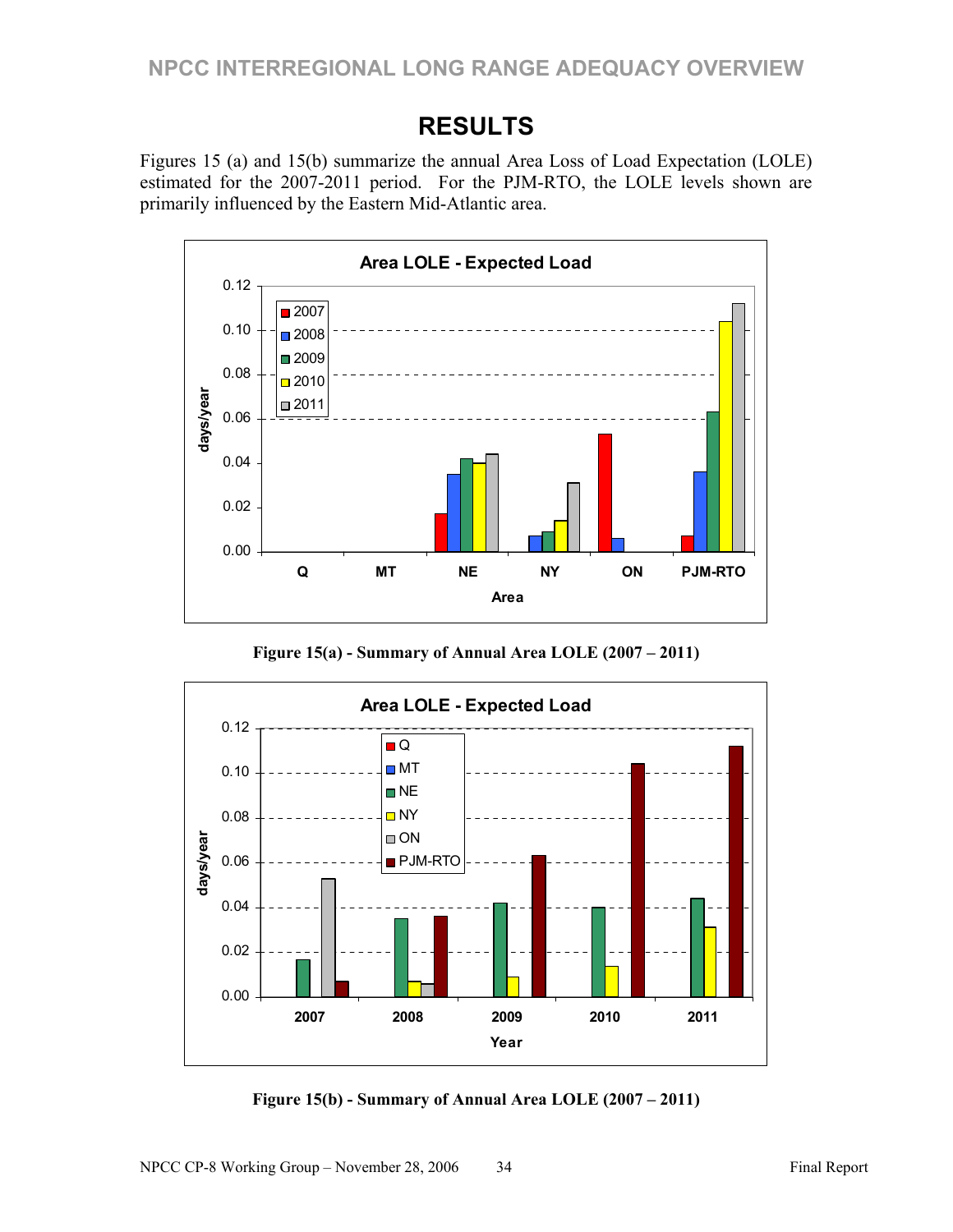# **OBSERVATIONS**

Figures 16(a) and 16(b) summarize the estimated annual NPCC Area Loss of Load Expectation (LOLE) from the last five NPCC Summer Multi-Area Probabilistic Reliability Assessments under Base Case assumptions for the expected load level.



**Figure 16(a) - Summary of Estimated Annual NPCC Area LOLE from the NPCC Summer Multi-Area Probabilistic Reliability Assessments (Base Case)**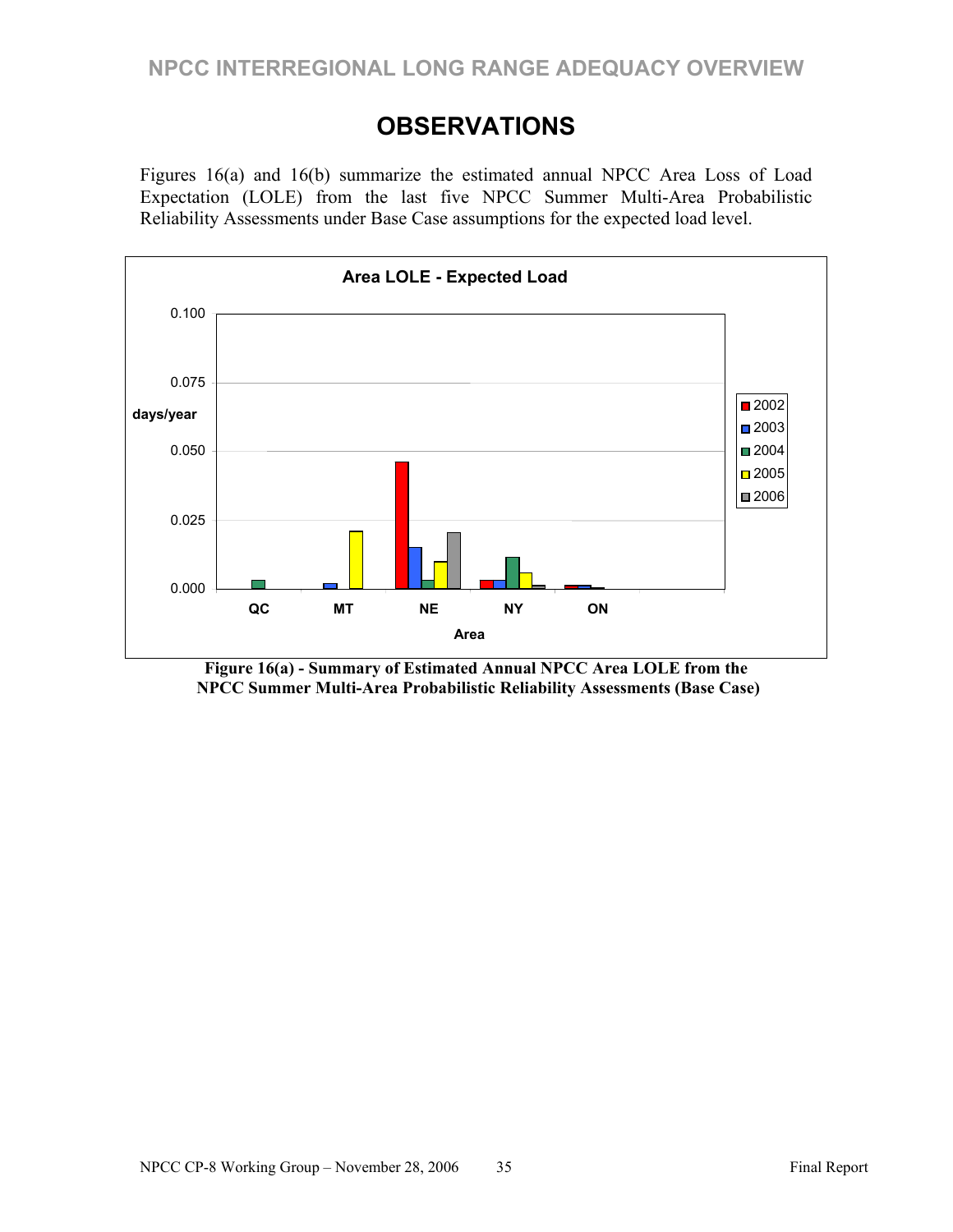



This retrospective summary illustrates the NPCC Areas have generally demonstrated, on average, an annual LOLE significantly less than 0.1 days/year.

Figures 15(a) and 15(b) summarized the annual Area LOLE for the next five years based on the results of the NPCC Interregional Long Range Adequacy Overview. While the LOLE is under 0.1 days/year for NPCC Areas, the results illustrate an upward LOLE trend for New York, New England, and PJM over the time period.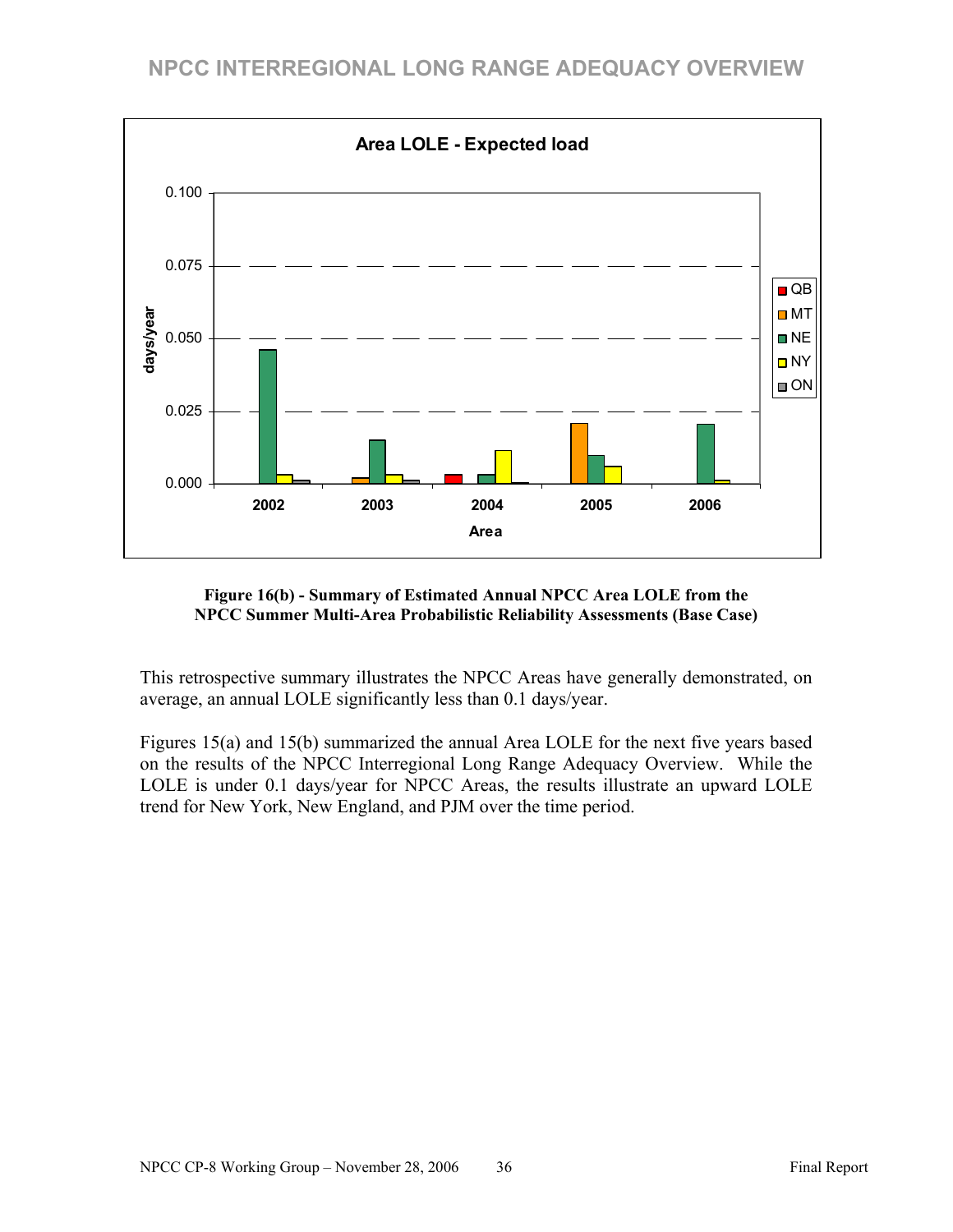# **APPENDIX A**

# **Objective and Scope of Work**

#### **1. Objective**

On a consistent basis, evaluate the long range adequacy of NPCC and neighboring regional plans proposed to meet their respective resource adequacy planning criteria through multi-area probabilistic assessments. Monitor and include the potential effects of proposed market mechanisms in NPCC and neighboring regions to provide for future adequacy in the overview.

#### **2. Scope**

In meeting this objective, the CP-8 Working Group will use the G.E. Multi-Area Reliability Simulation (MARS) program to review the resource adequacy of NPCC and neighboring areas for the next five years  $(2007 - 2011)$ , recognizing uncertainty in forecasted demand, likely completion of proposed transmission and generation projects, anticipated retirements, forced and scheduled outages of generation facilities, and demand response programs. Resource adequacy will be measured by calculating the Loss of Load Expectation (LOLE). A report summarizing the results of the overview will be published no later than December 1, 2006. The overview will:

- Use the current CP-8 Working Group's G.E. MARS database to develop a model suitable for the 2007 - 2011 time period;
- Include the impacts of Sub-Area transmission constraints;
- Incorporate, to the extent possible, a detailed GE MARS reliability representation for regions bordering NPCC; and,
- Incorporate, as appropriate, the reliability impacts that the existing and anticipated market rules may have on the assumptions, including the input data.